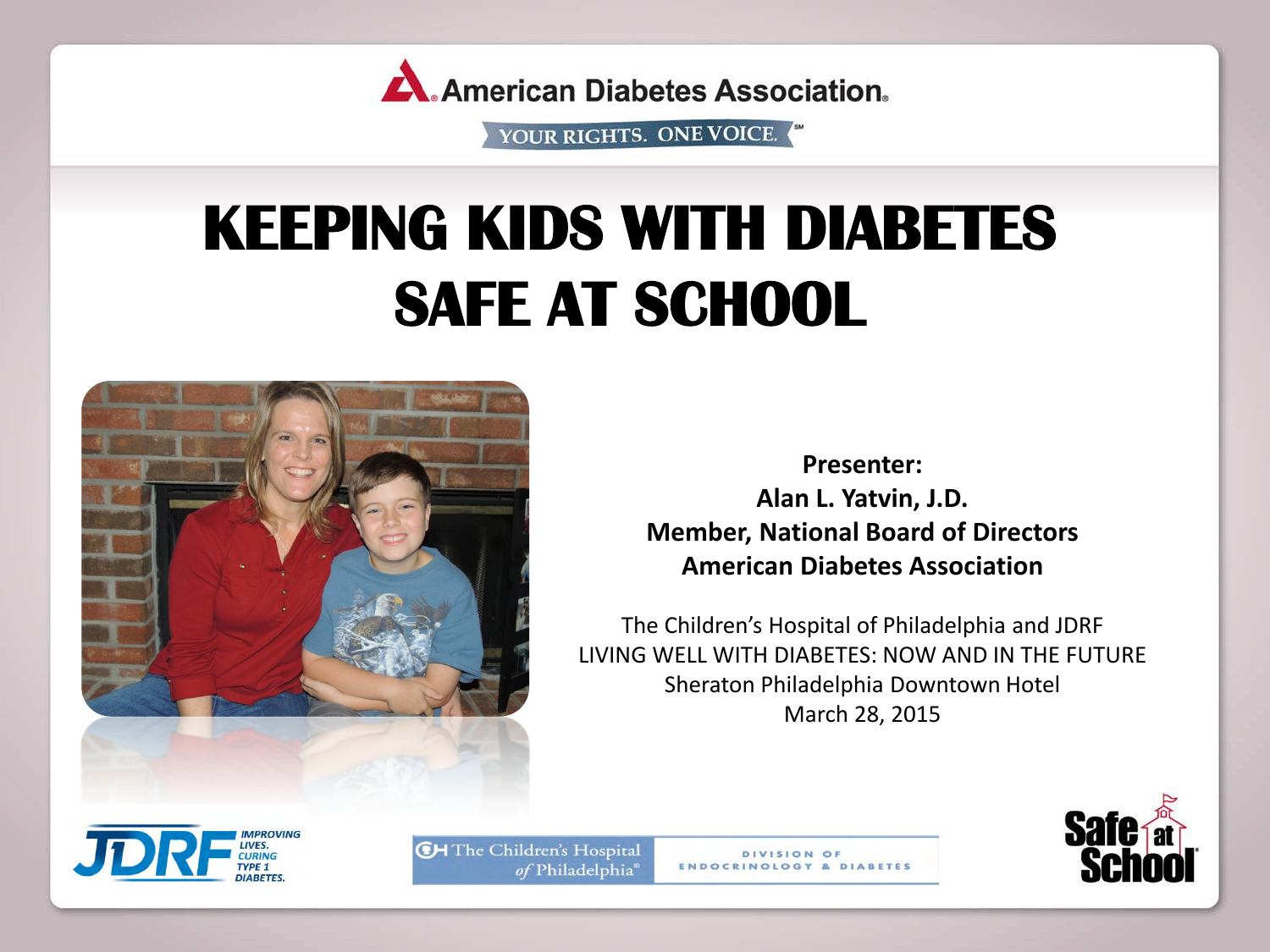

### **Session Key Points**

- **Back-to-school considerations**
- **Safe at School Campaign**
- **Strategies for overcoming school diabetes care challenges**
- **Federal and state laws**
- **Written plans**
- **Resources**







**CH** The Children's Hospital of Philadelphia<sup>®</sup>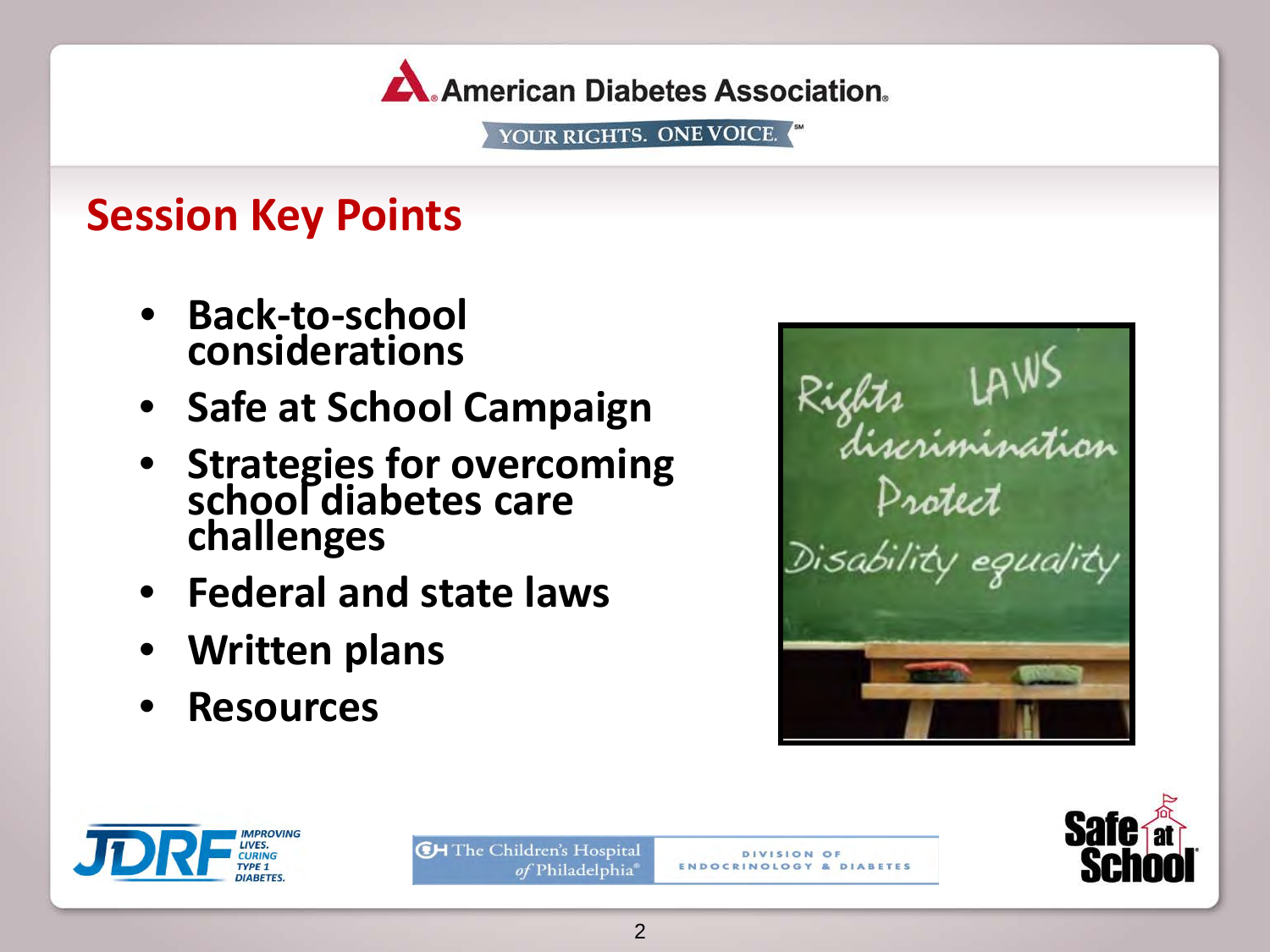

### **Every Student**

- Am I going to get to school on time?
- Do I have all my assignments completed?
- Who am I going to sit with at lunch?
- Am I prepared for my big exam?

### **Students with diabetes**

- Did I give myself enough/too much insulin to cover for breakfast?
- How many times should I check my blood sugar?
- Am I going to go high or low throughout the day?
- Does my diabetes management make me weird?
- How will I feel during my exam?



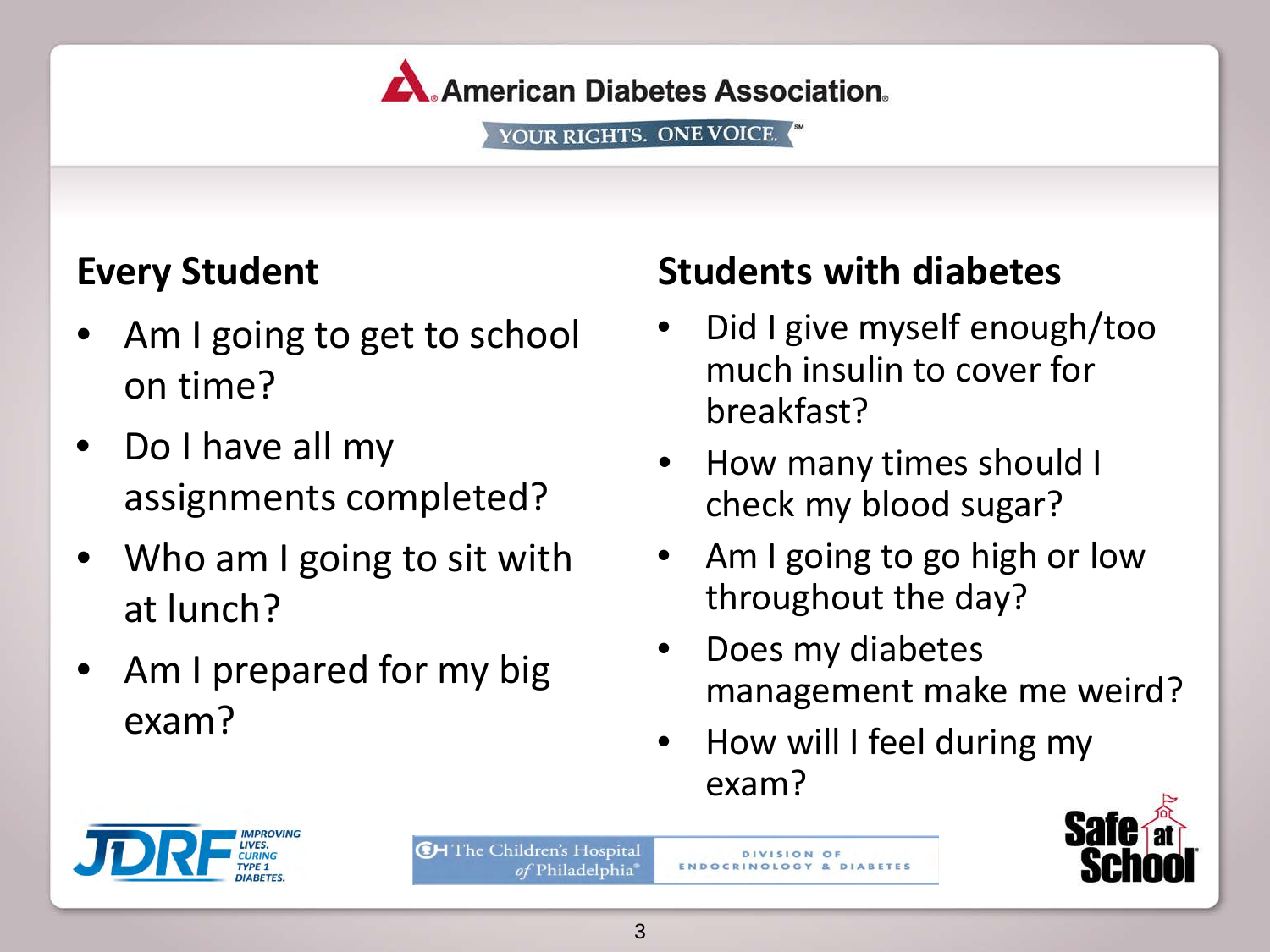

### **Goals for School Diabetes Care**

- **Schools must provide a medically safe environment for students with diabetes.**
- **Students with diabetes must have the same access to educational opportunities and school-related activities as their peers.**
- **Schools must work with parents and student to support transition to independence.**







**CH** The Children's Hospital of Philadelphia<sup>®</sup>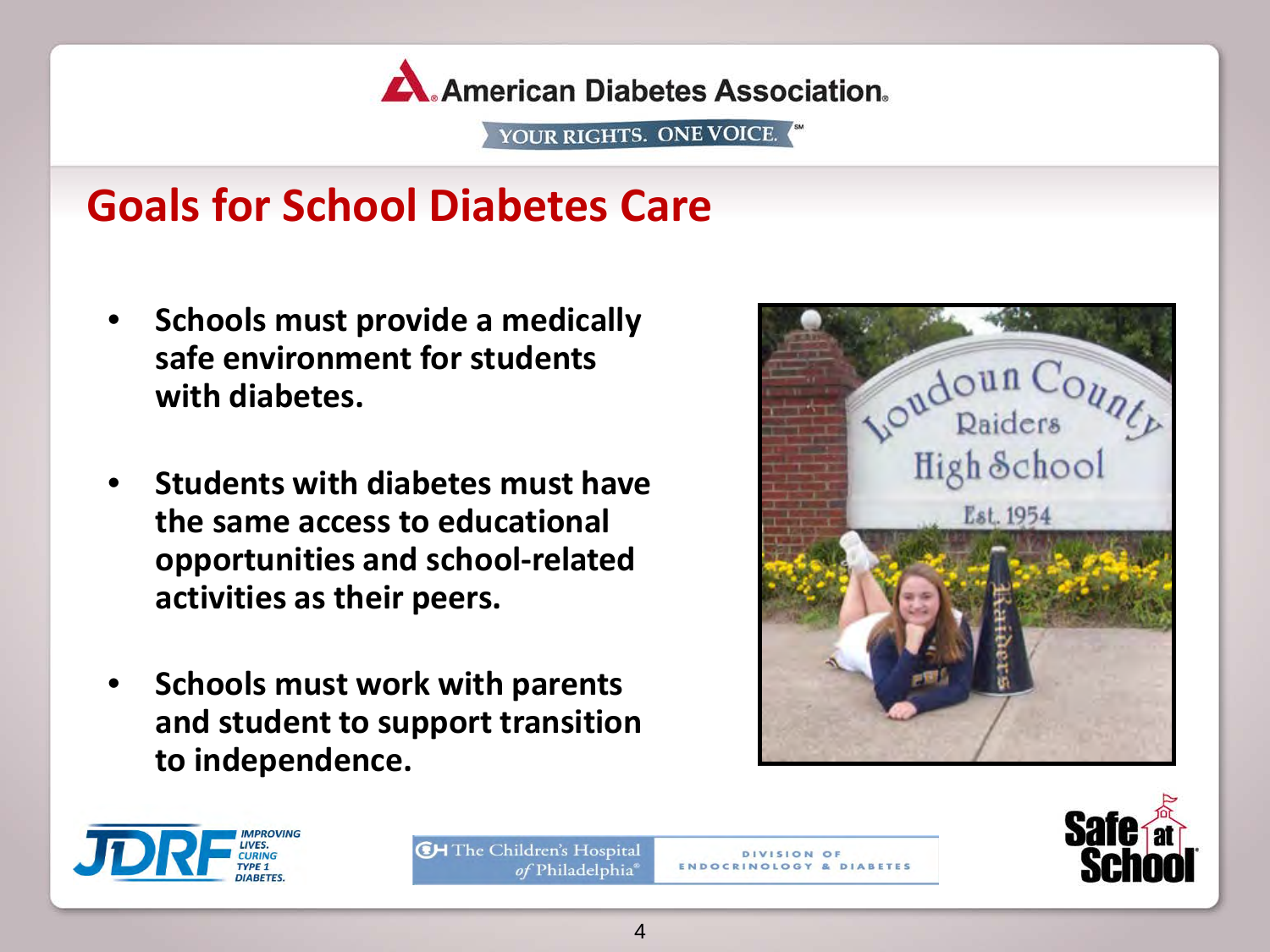

### **What is Needed to Achieve**

- **Availability of trained personnel and/or school nurse**
- **Access to immediate routine and emergency treatment**
- **Self-management and self-possession anywhere, anytime for mature and capable students**
- **Optimal blood glucose range for test-taking**
- **Full participation in all school-sponsored activities**
- **Blood glucose in target range for exams**

**These are some examples of what your child needs in place at school in order to be safe, healthy and best positioned to achieve academic success.**



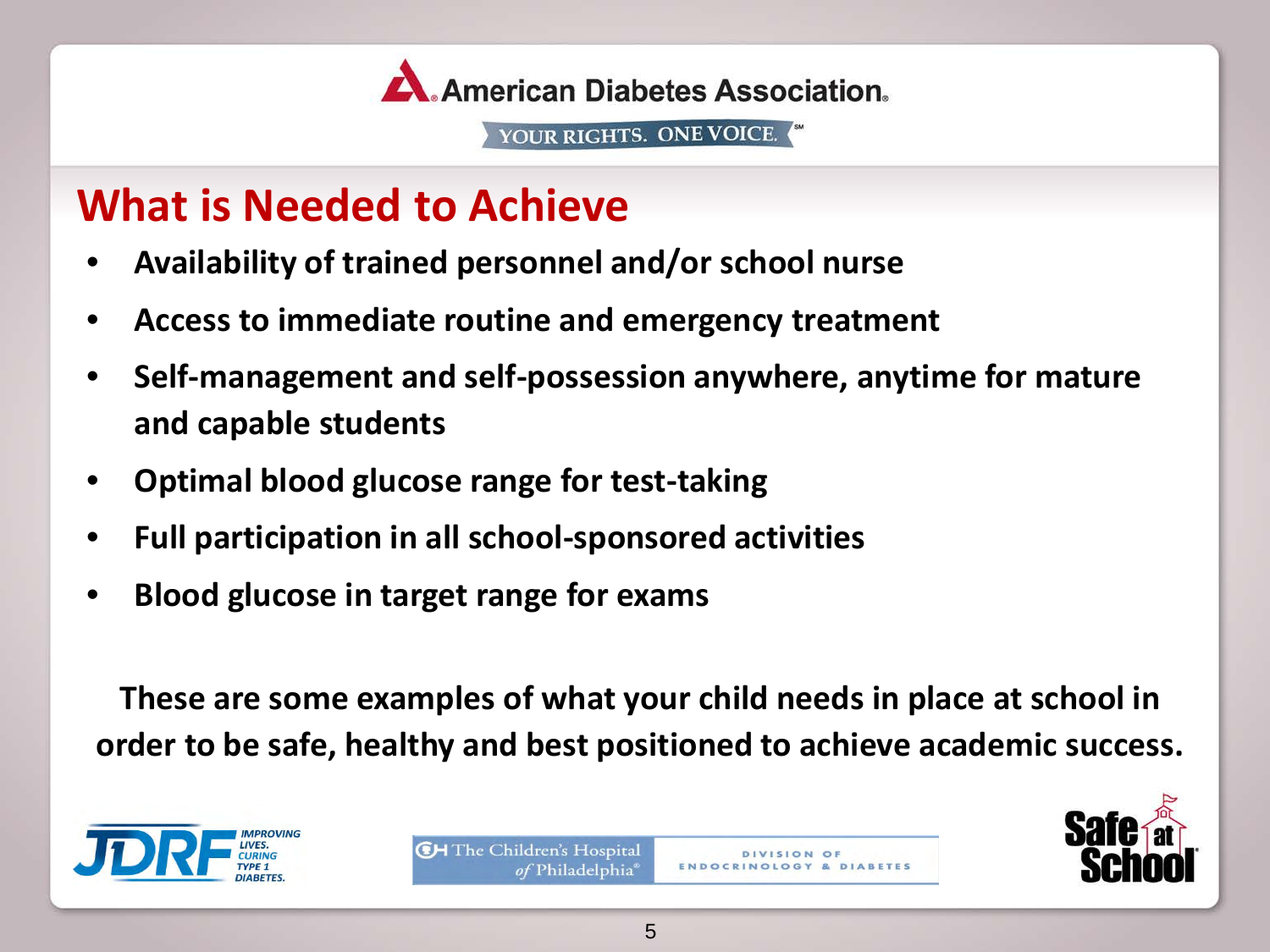

# **A Word About School Nurses**….

### **ADA supports goal of full time nurses.**

### **However:**

- Most schools do not have a full-time school nurse.
- Even a full-time school nurse is not at all places at all times.



- The needs of students with diabetes must be met.
- ADA supports a safe model that utilizes trained school personnel in the absence of a school nurse.



**CH** The Children's Hospital of Philadelphia



**DIVISION OF**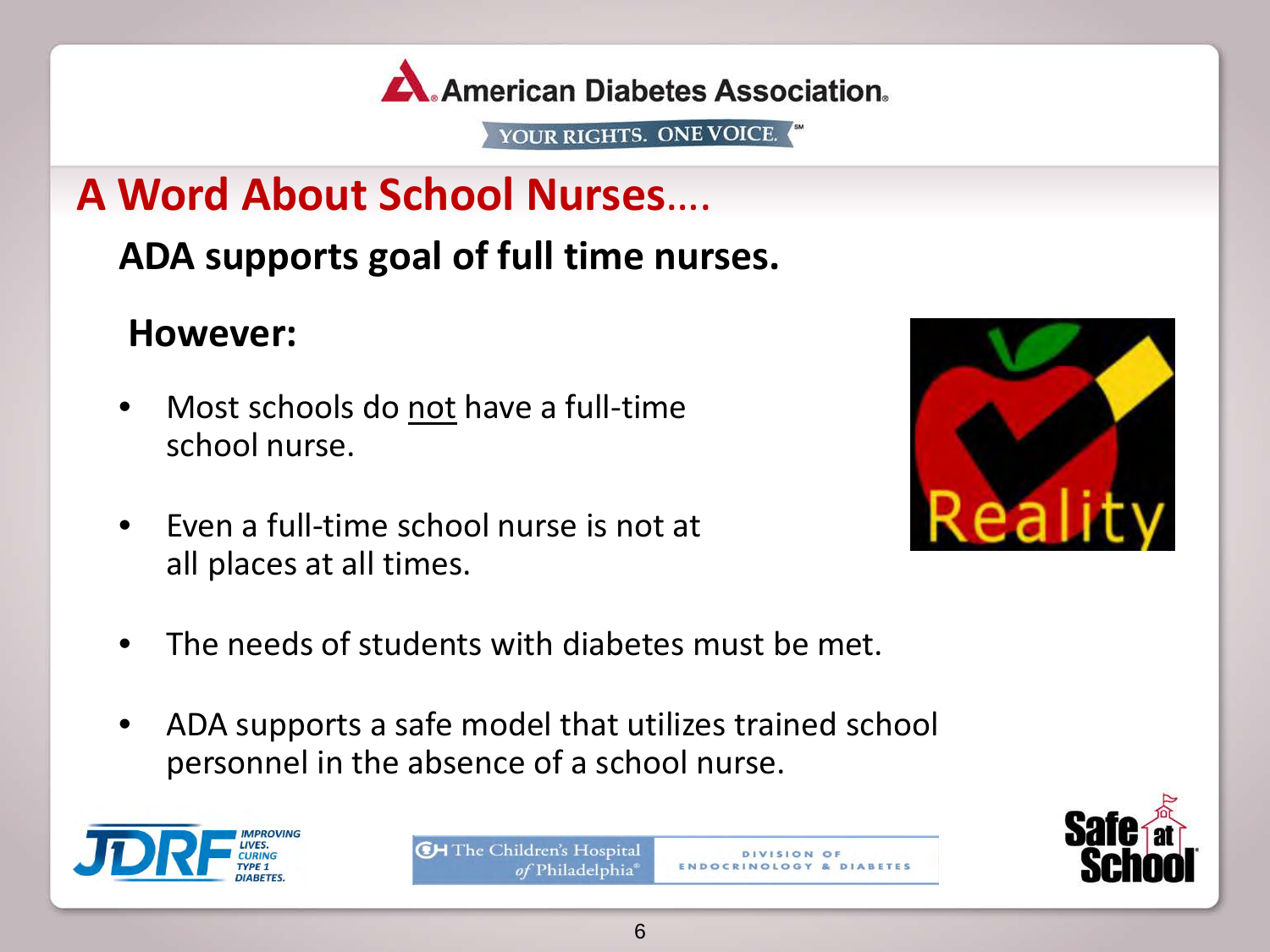

### **Safe at School Campaign**

**All school staff members need to have a basic knowledge of diabetes and know who to contact for help.**





**The school nurse is primary provider of diabetes care, but other school personnel must be trained to perform diabetes care tasks when the school nurse is not present.**

> DIVISION OF **ENDOCRINOLOGY & DIABETES**

**Students should be permitted to provide self-care whenever they are at school or school-related activities.**



**CH** The Children's Hospital of Philadelphia<sup>®</sup>

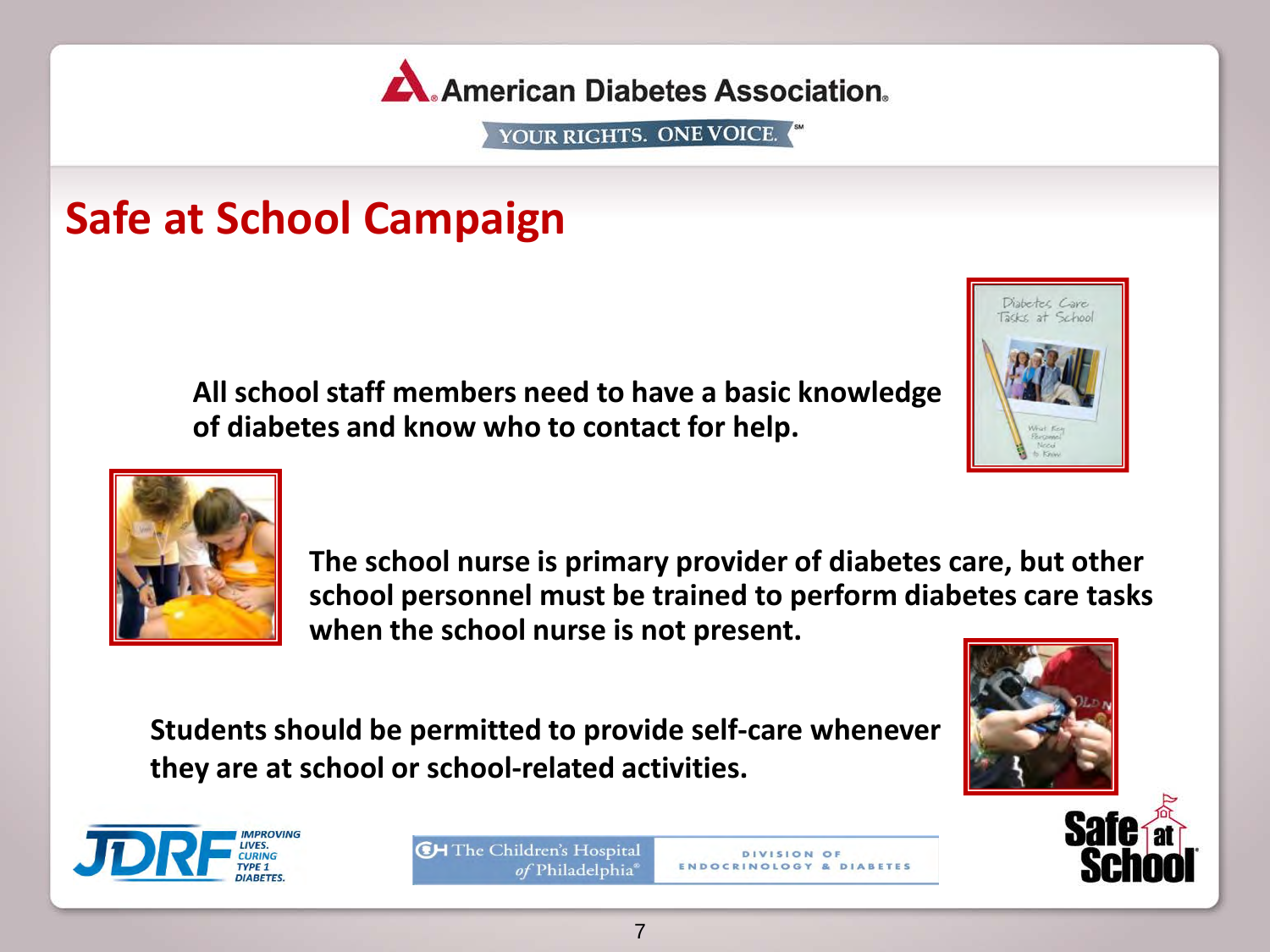

# **Safe at School Principles Endorsed by:**

American Academy of Pediatrics American Association of Clinical Endocrinologists American Association of Diabetes Educators American Diabetes Association Academy of Nutrition and Dietetics Children With Diabetes Disability Rights Education and Defense Fund Juvenile Diabetes Research Foundation Pediatric Endocrine Society Pediatric Endocrinology Nursing Society Endocrine Society







**CH** The Children's Hospital of Philadelphia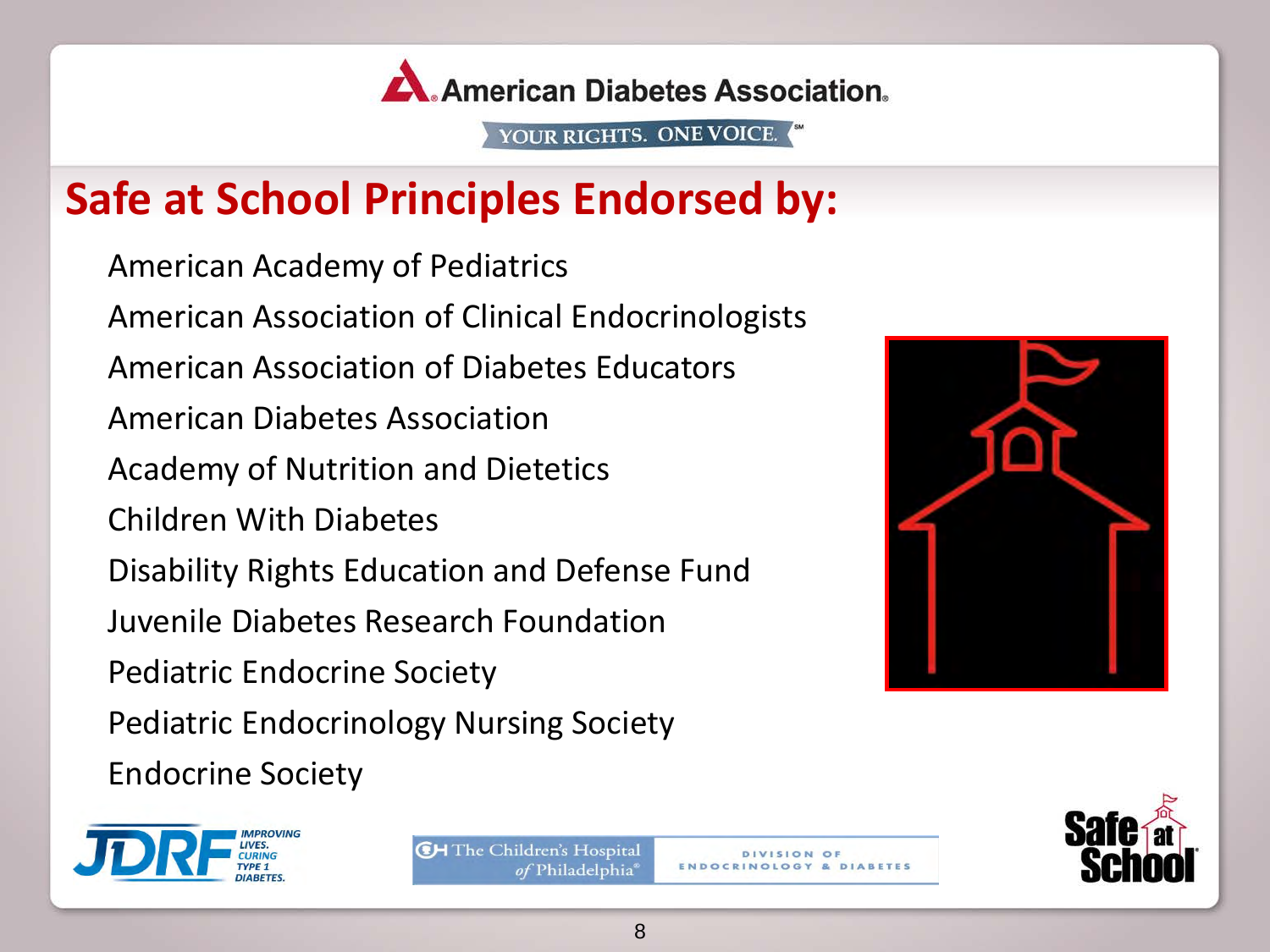

## **Challenges Facing Students with Diabetes**



- **Failure to have trained staff to assist student with diabetes.**
- **School's refusal to administer insulin.**
- **School's refusal to administer glucagon.**
- **No coverage during field trips and extracurricular activities.**





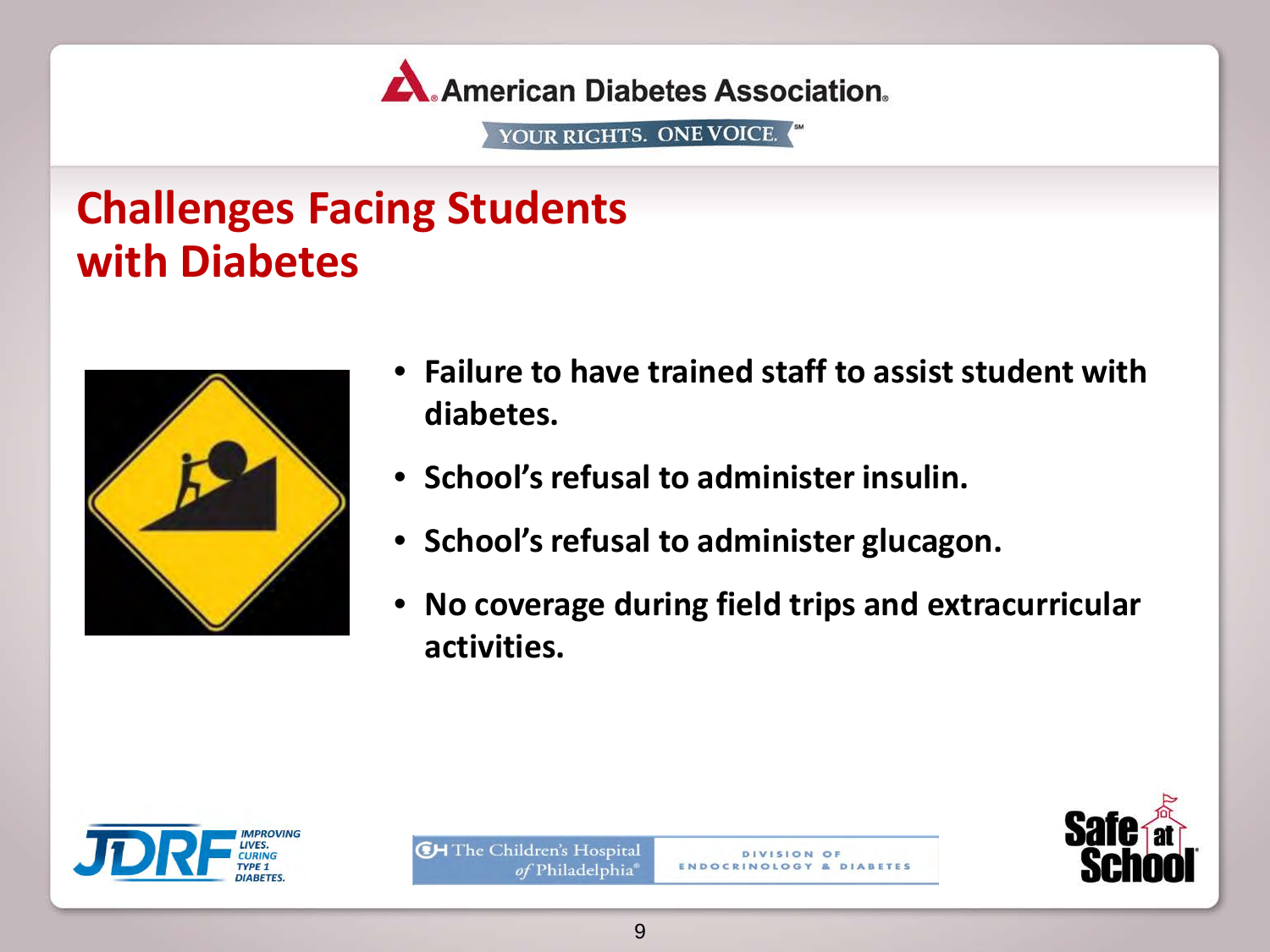

### **Challenges Facing Students with Diabetes**



- **School's refusal to permit blood glucose checks outside of the health clinic or office.**
- **Sending child to "diabetes school."**
- **School's refusal to allow a student to attend the school at all.**





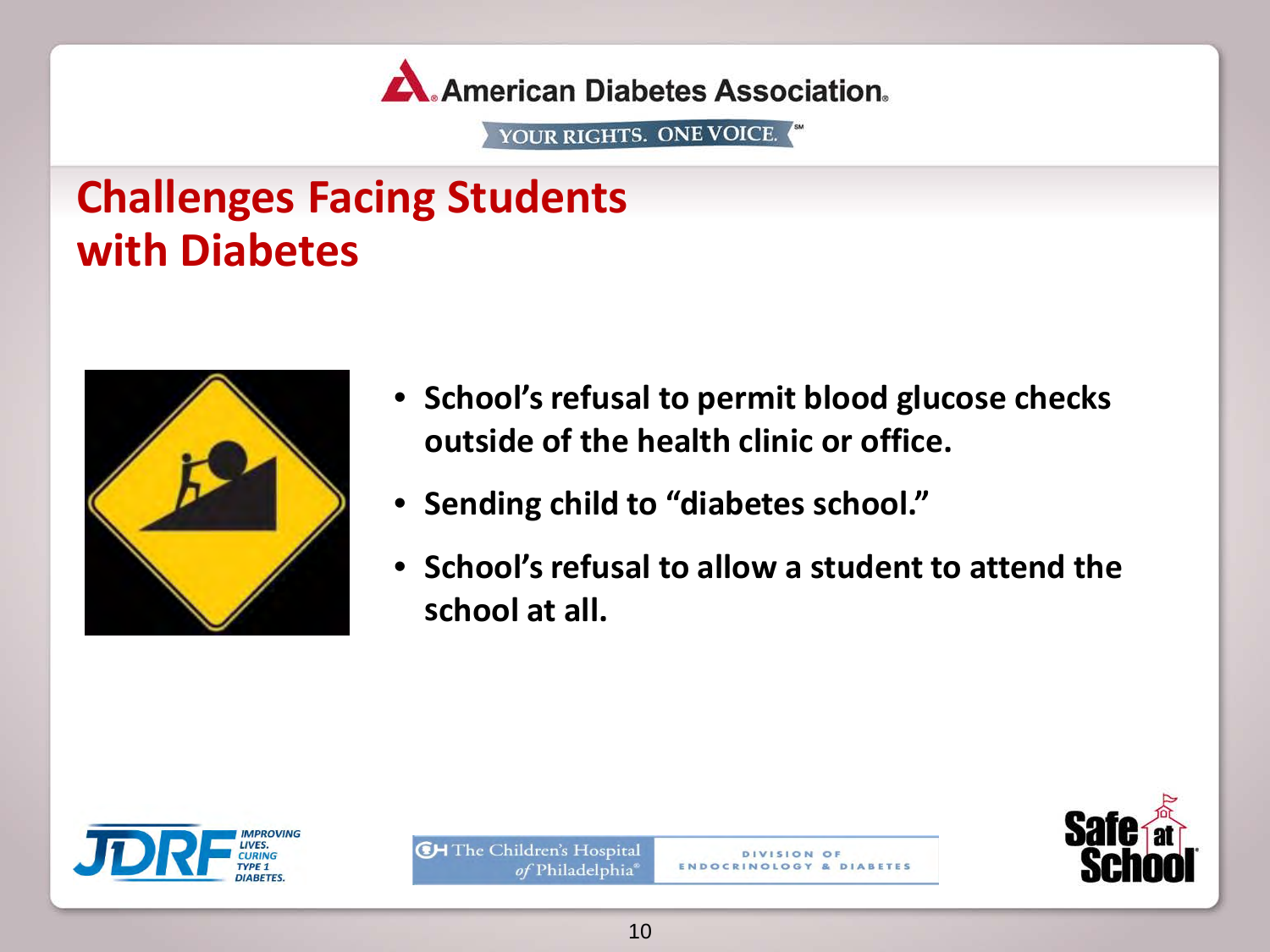

### **Is Your CWD Being Discriminated Against?**

### **Discrimination occurs when students:**

- Don't get the care they need, OR
- Only get the care they need:
	- By missing out on school activities, or
	- Only when a family member can provide assistance at school
- Learning is compromised.
- Health is compromised.
- Legal rights are compromised.





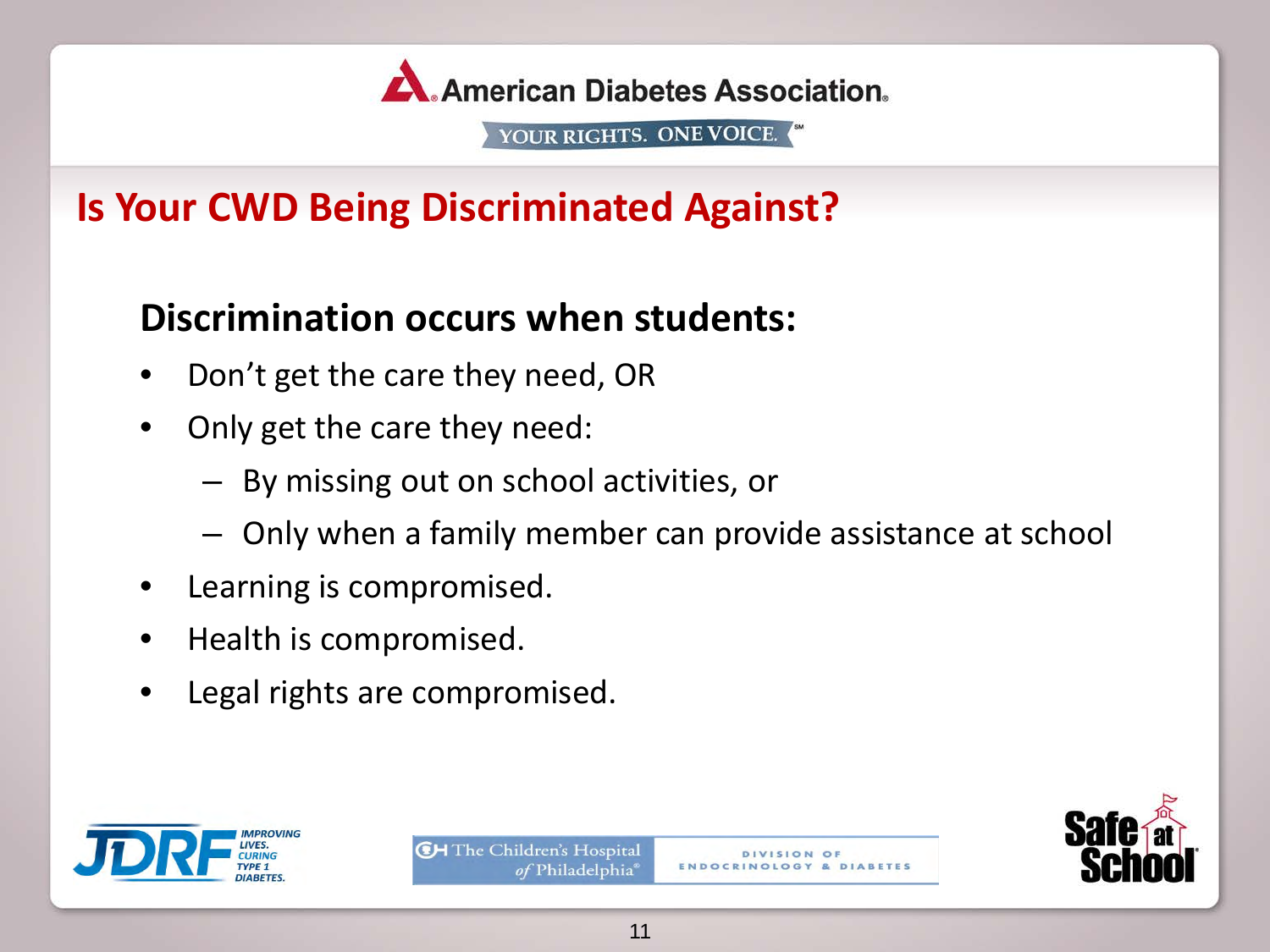

### **Federal and State Laws to the Rescue**

# **These laws can help level the playing field and ensure a safe and fair school environment for our children**

### **Federal laws**

- Americans with Disabilities Act (ADA)
- Section 504 of the Rehabilitation Act of 1973 (Section 504)
- Individuals with Disabilities in Education Act (IDEA)

### **State laws, regulations and guidelines**





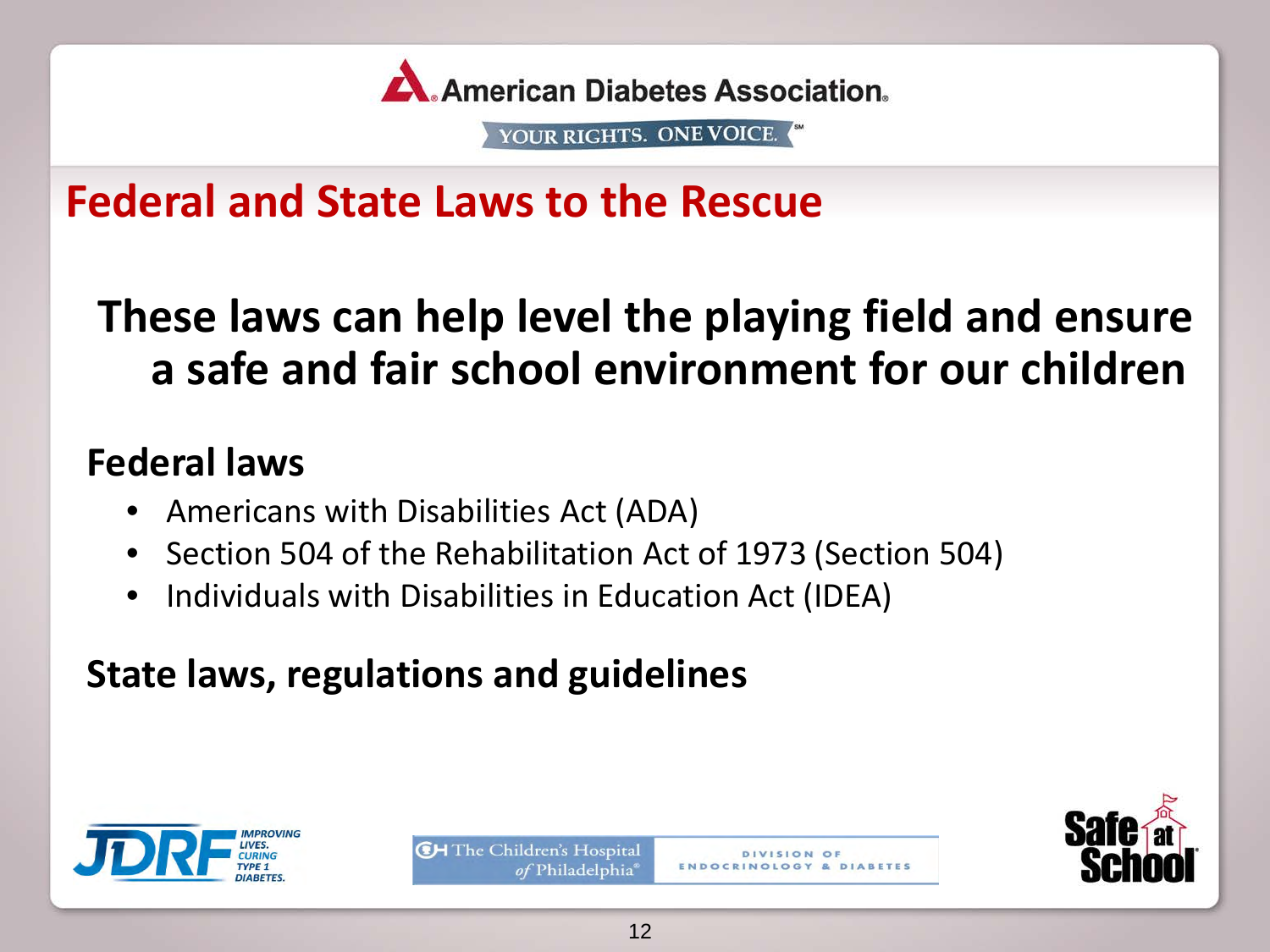

ADA and 504 - Civil Rights Laws

- **Prohibit discrimination on the basis of disability.**
- **Also prohibit retaliation for asserting the right not to be discriminated against.**
- **NOT limited to disabilities that affect learning/ academic progress.**





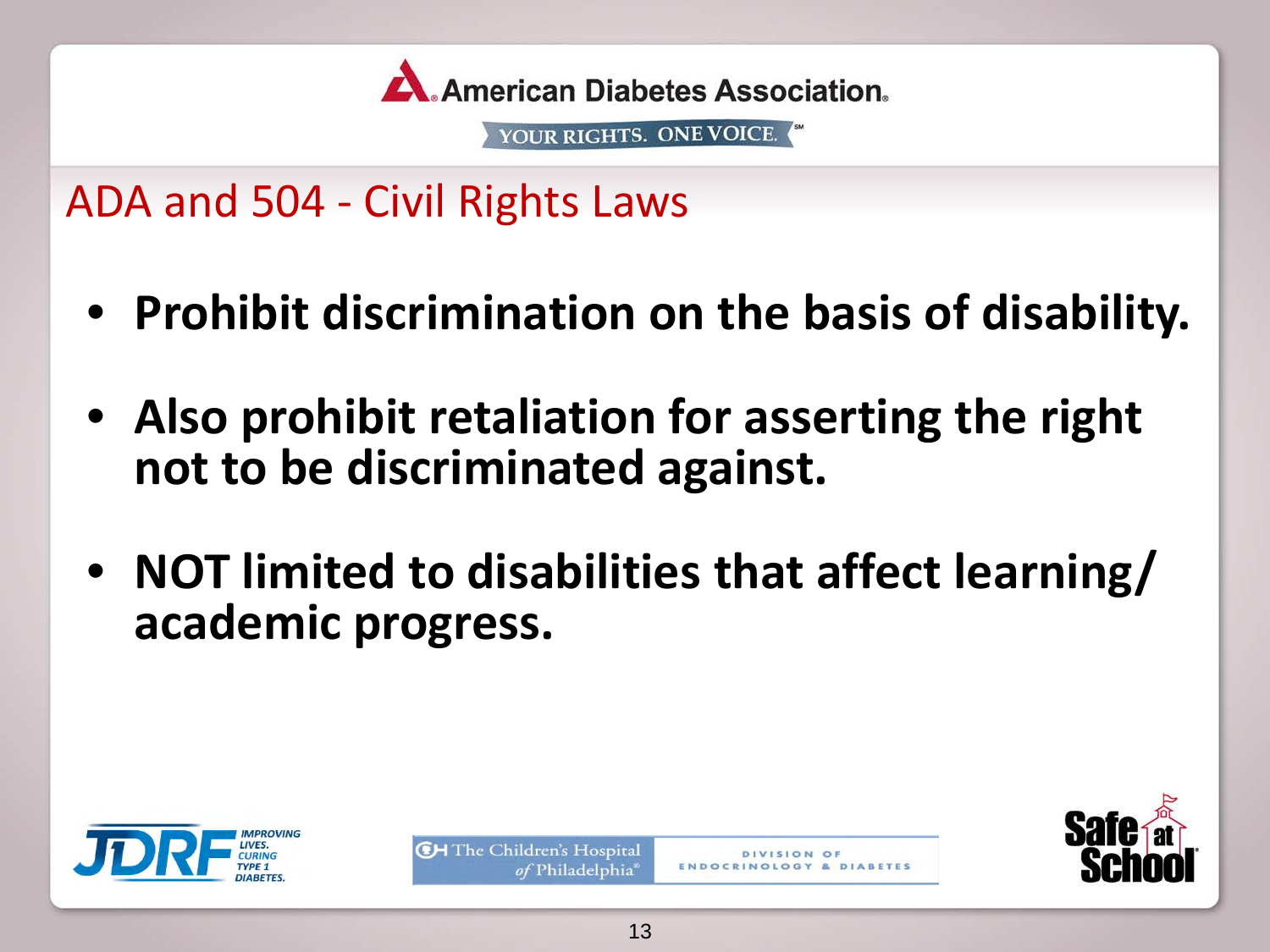

### **Definition of Disability**

**To be protected by ADA/504 the student must have a disability, defined as:**

- a physical or mental impairment that substantially limits one or more of major life activities
- a record of such an impairment, or
- being regarded as having such an impairment.

### **This includes children with diabetes!**





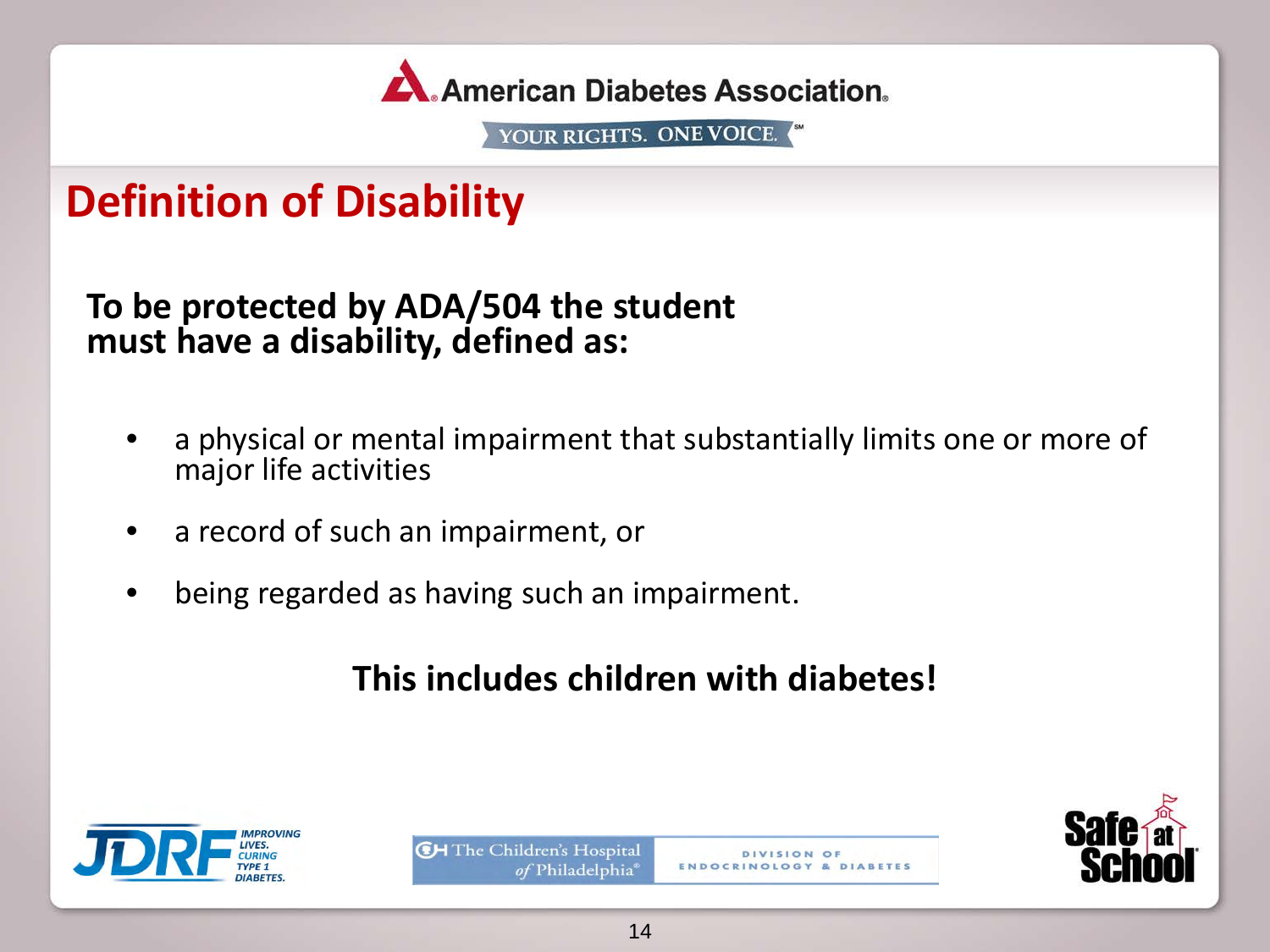

Substantial Limitation of Major Life Activities (ADA & 504)

- **Endocrine function**
- **Caring for one's self**
- **Performing manual tasks**
- **Eating**
- **Walking**

### • **NEED NOT BE LEARNING!**





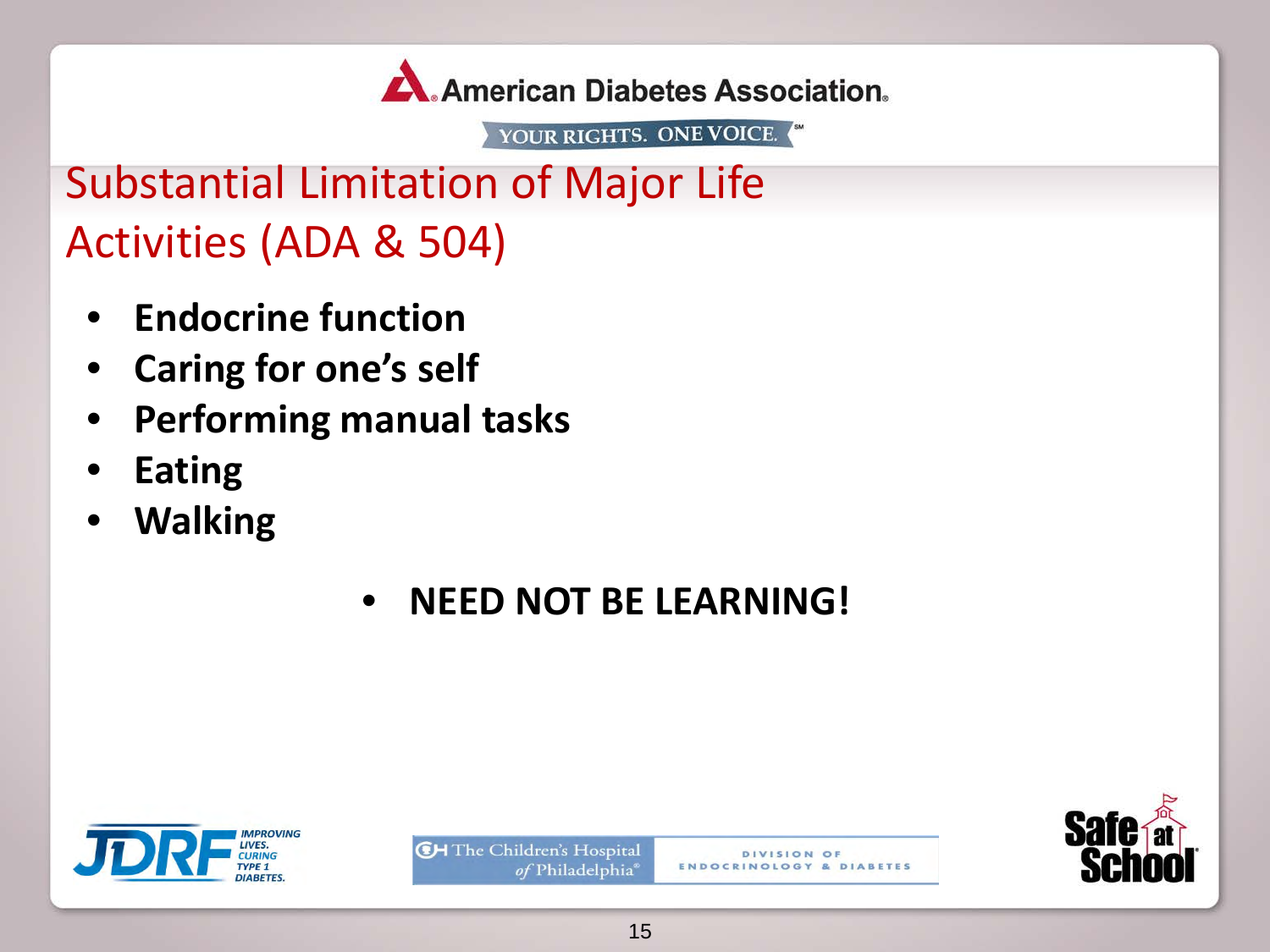

Americans with Disabilities Act (ADA)

- **Covered schools: public, private, schools and day care centers –**
- **Not covered: religious institutions**
- **Requirements Schools must: make reasonable changes in practices and policies to:**
	- avoid discrimination
	- afford equal opportunity, unless doing so imposes an undue burden.





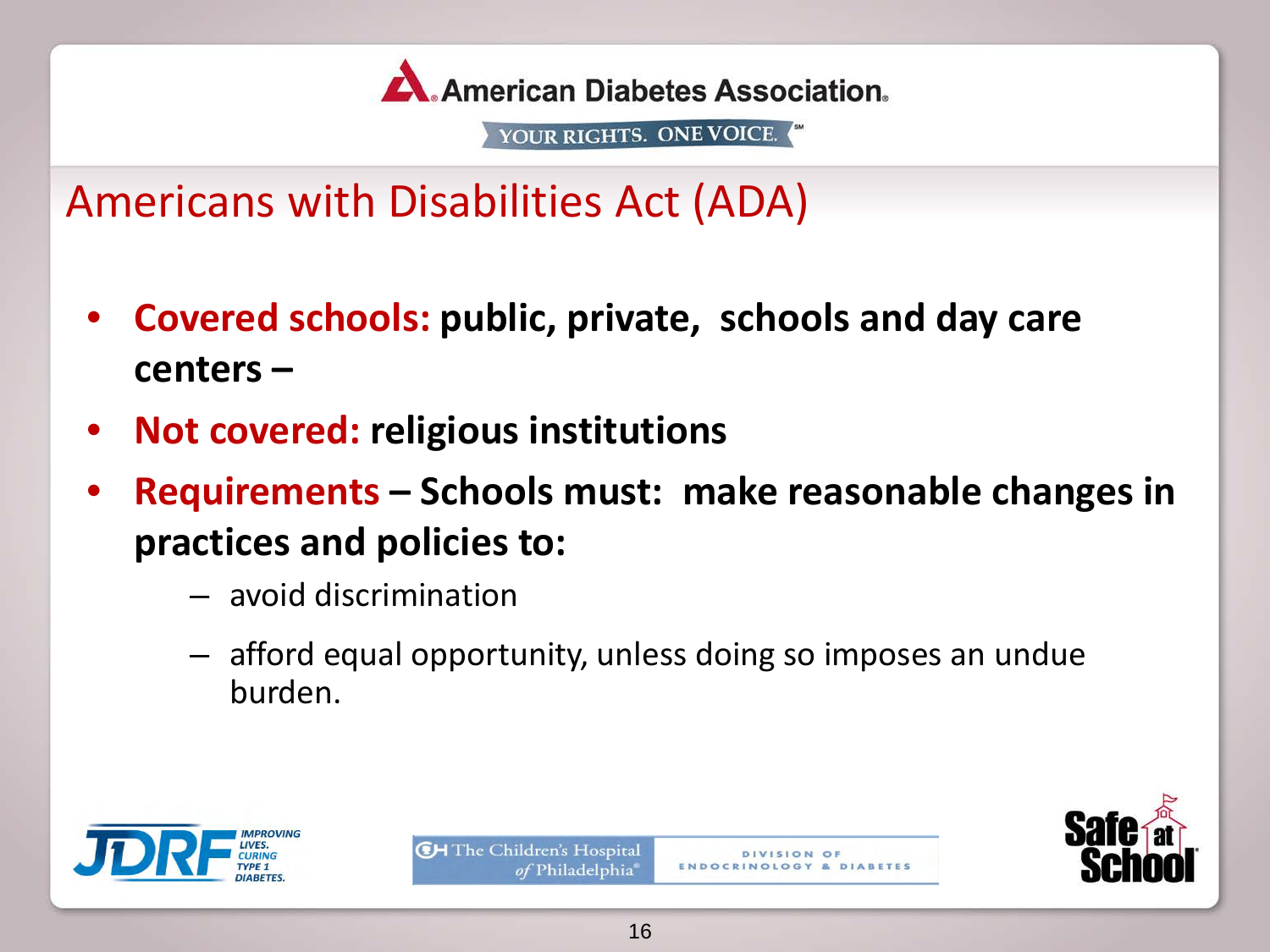

### **Section 504**

- **Covered schools: All public schools and private schools (including religious schools) that receive federal financial assistance.**
- **Requirements Schools must:**
	- Identify children with disabilities.
	- Provide free and appropriate public education (FAPE).





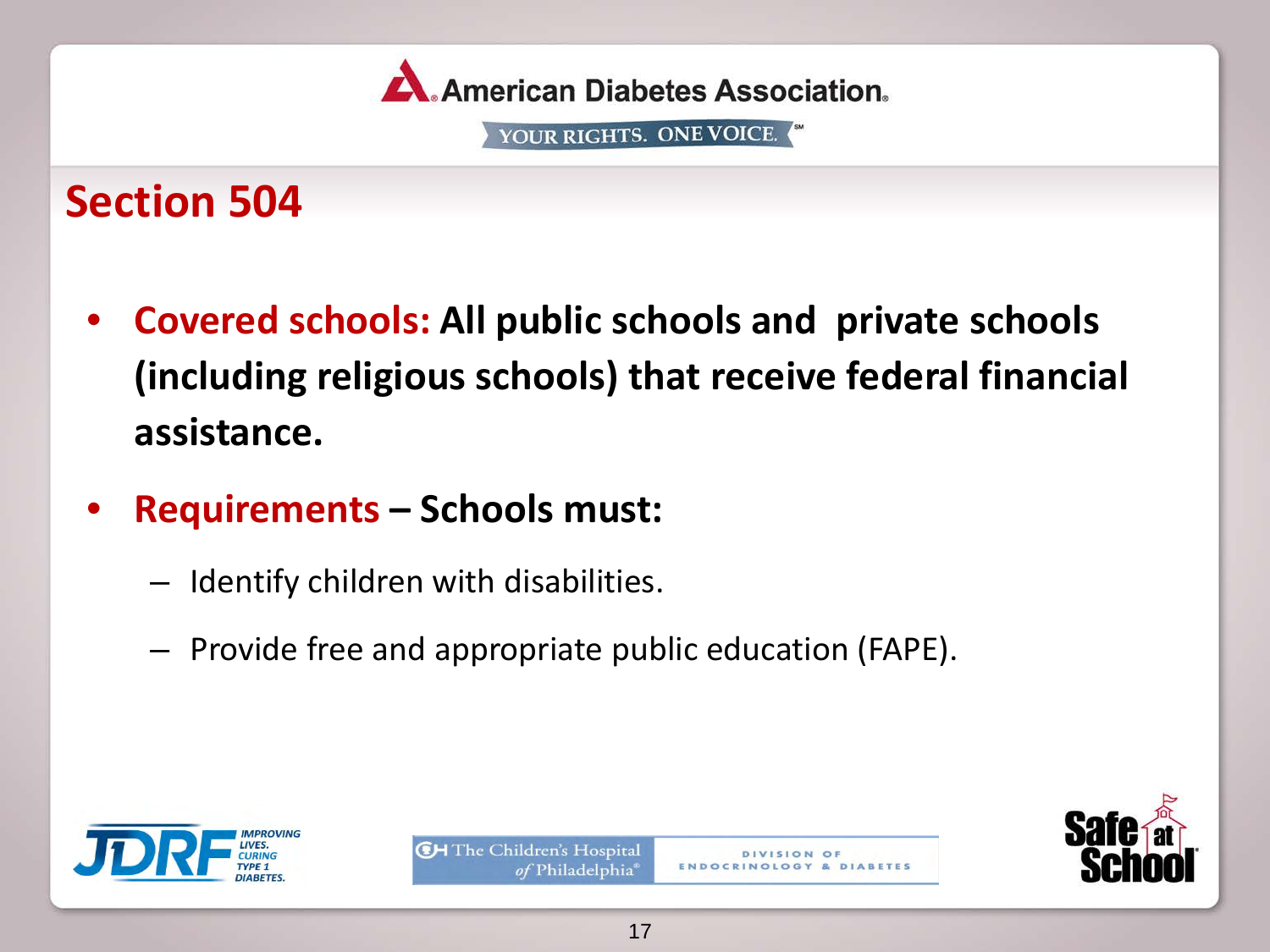

### **Section 504**

- **Requirements Schools must:**
	- **Educate children with disabilities with other students as much as possible.**
	- **Allow parental participation in decisions.**
	- **Provide equal opportunity to participate in nonacademic and extracurricular activities.**





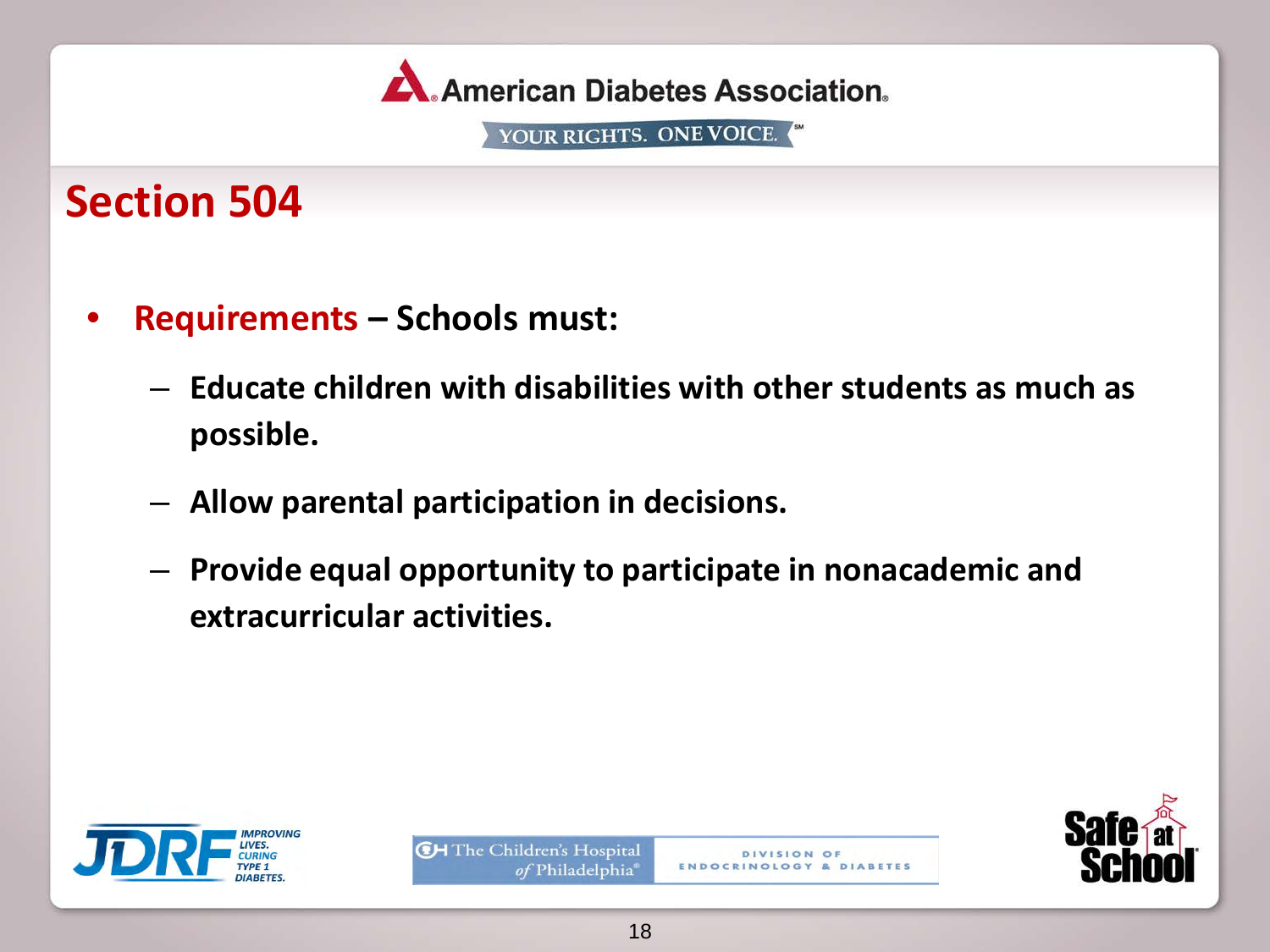

# **Individuals with Disabilities Education Act (IDEA)**

- A child with diabetes is covered if he or she needs special education and related services in order to benefit from an education. Diabetes must adversely interfere with academic performance.
- School must provide special education program and related services. Children must be educated in the least restrictive environment.
- Team that includes parents, special education experts, and school staff develop Individualized Education Program (IEP) which outlines plan to achieve specific educational goals.



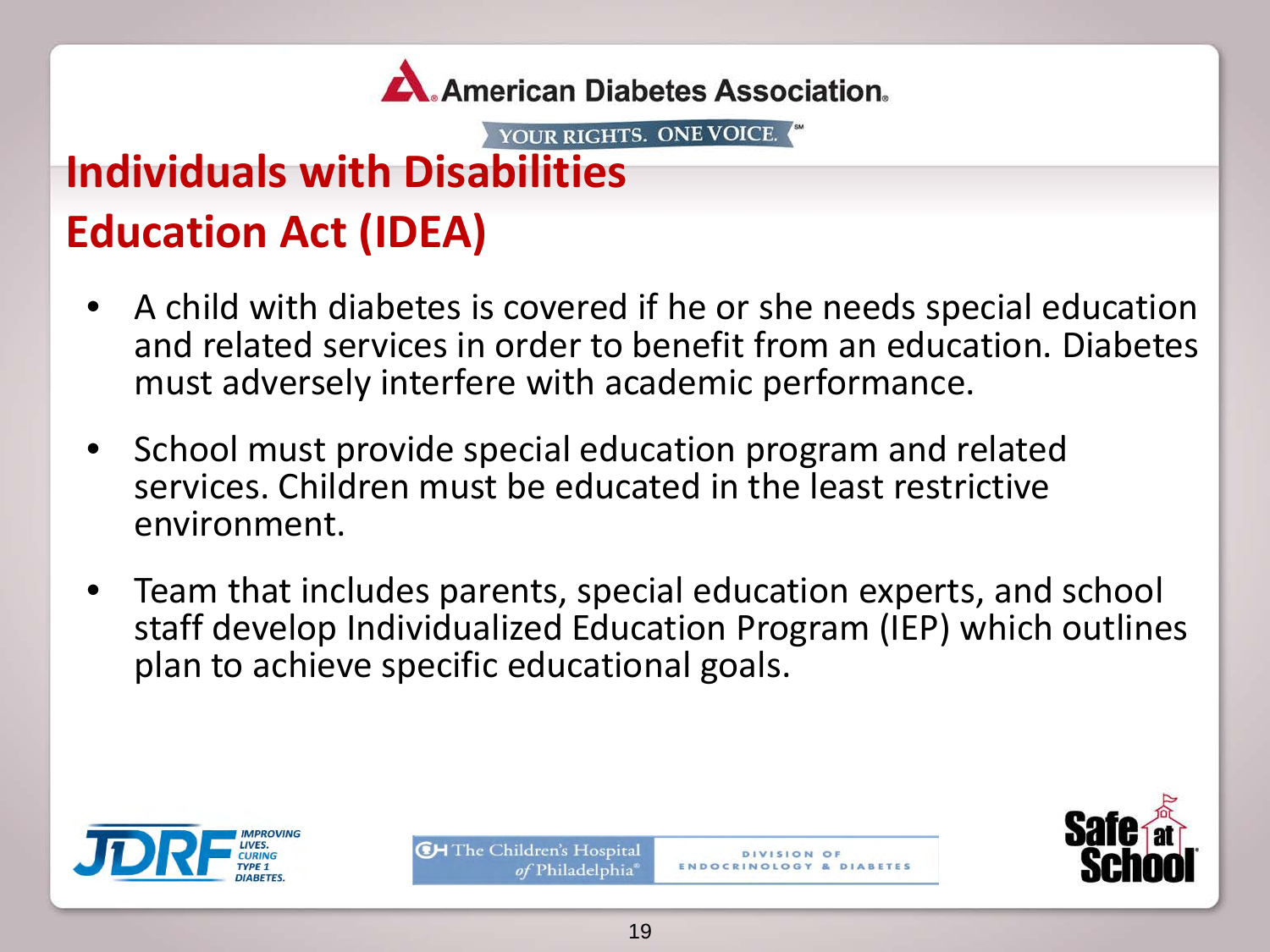

### **Diabetes and IDEA**

- May be eligible if another disability other than diabetes - that limits learning/academic progress
- Frequent swings in blood glucose adversely impact learning
- Students who qualify under IDEA are also covered by ADA/504, but do not need a separate 504 plan





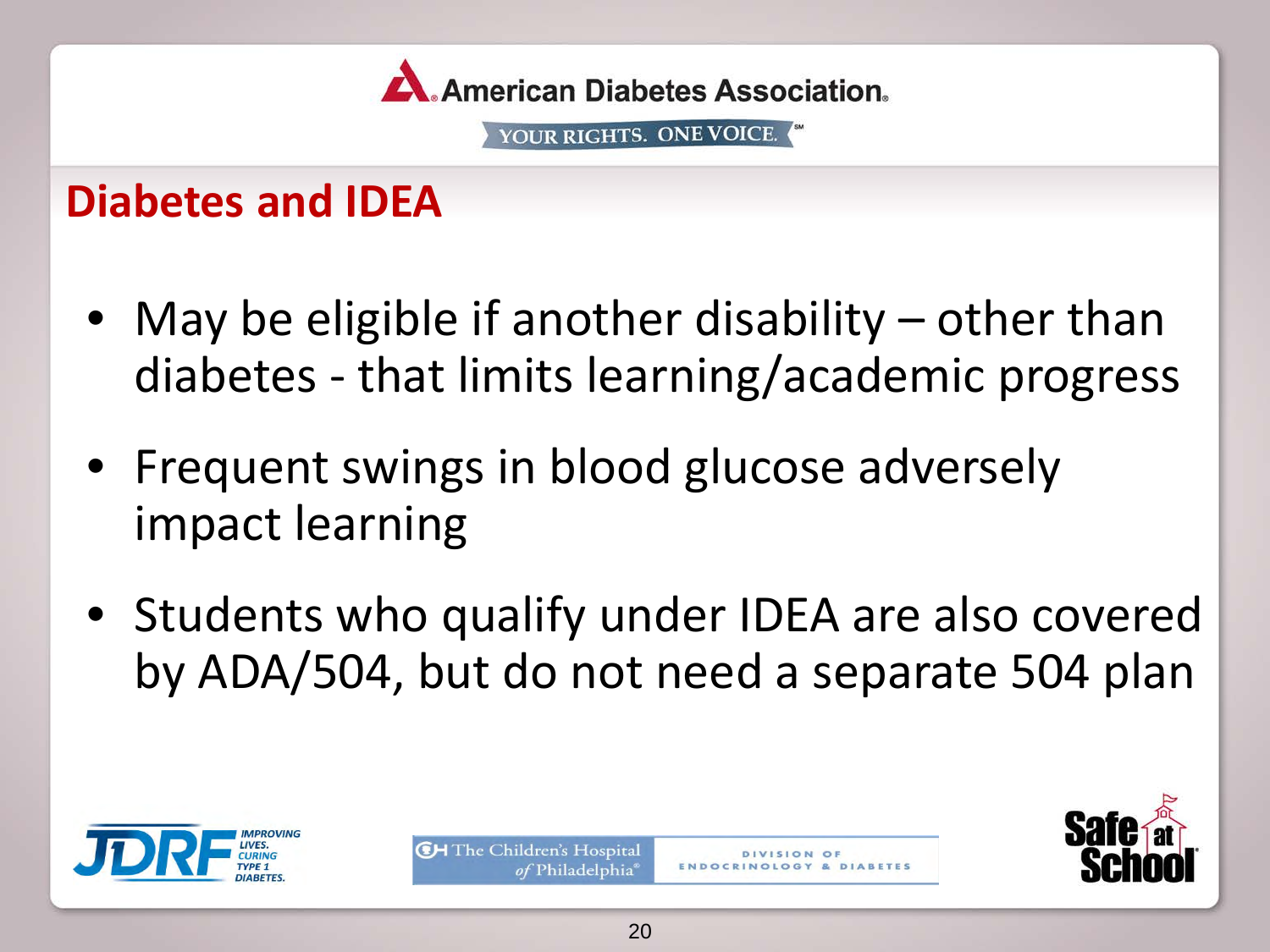

### **Religious Schools**

- Must comply with federal law if federal funds are received.
- May develop 504 Plans/IEPs for students.
- Sources of federal funds may include free or reduced breakfast and lunch programs, technology assistance or program grants, funding for textbooks and supplies.





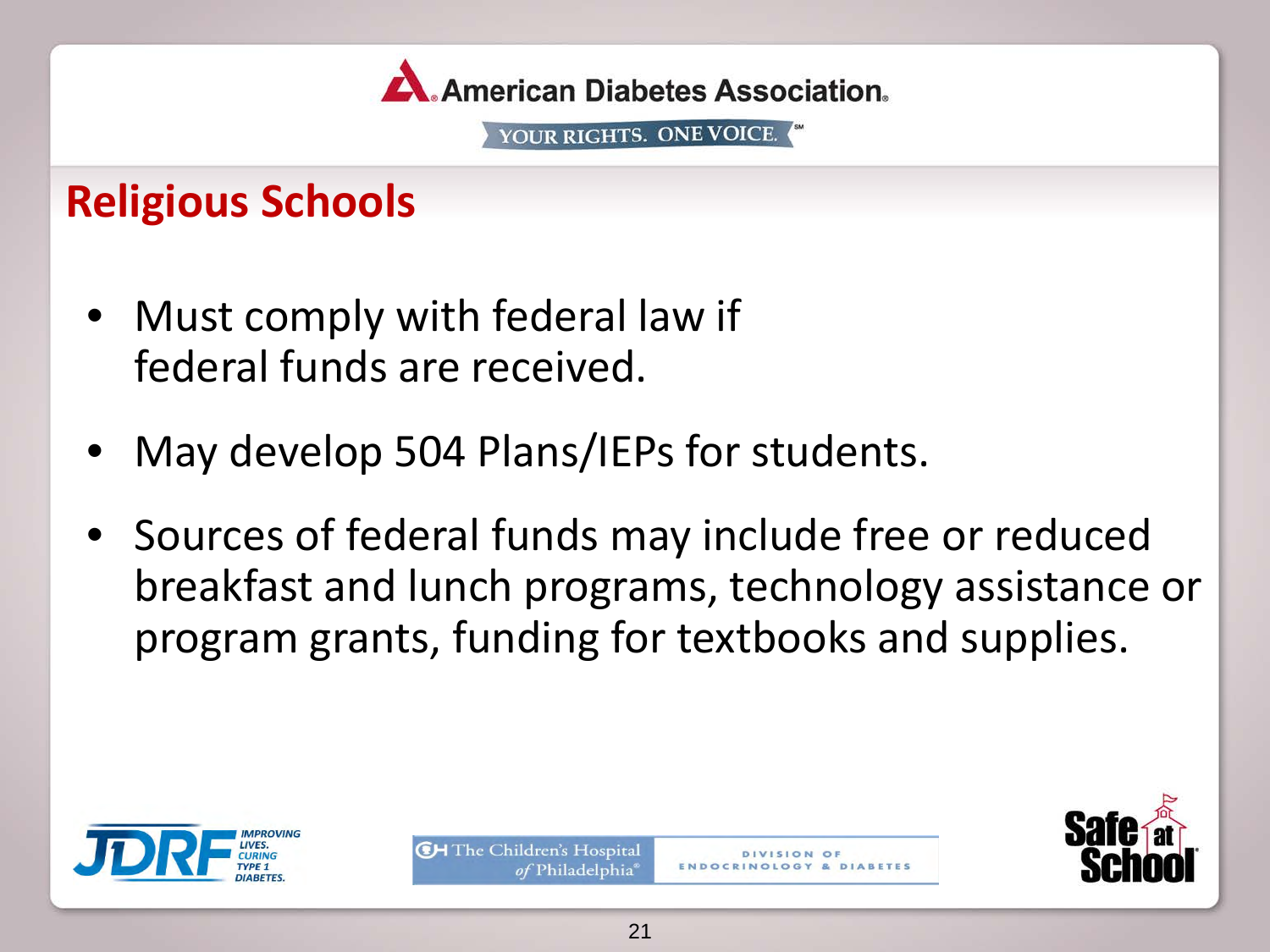

### **Navigating the 504/IEP Process**

- Parents/guardians should contact school's 504/IEP coordinator
- School may initiate if suspects a need for special education or related services
- An evaluation for eligibility under 504 or IDEA will be conducted by school staff knowledgeable about your child
- Once an eligibility determination has been made, the 504/IEP team will convene to develop a written plan





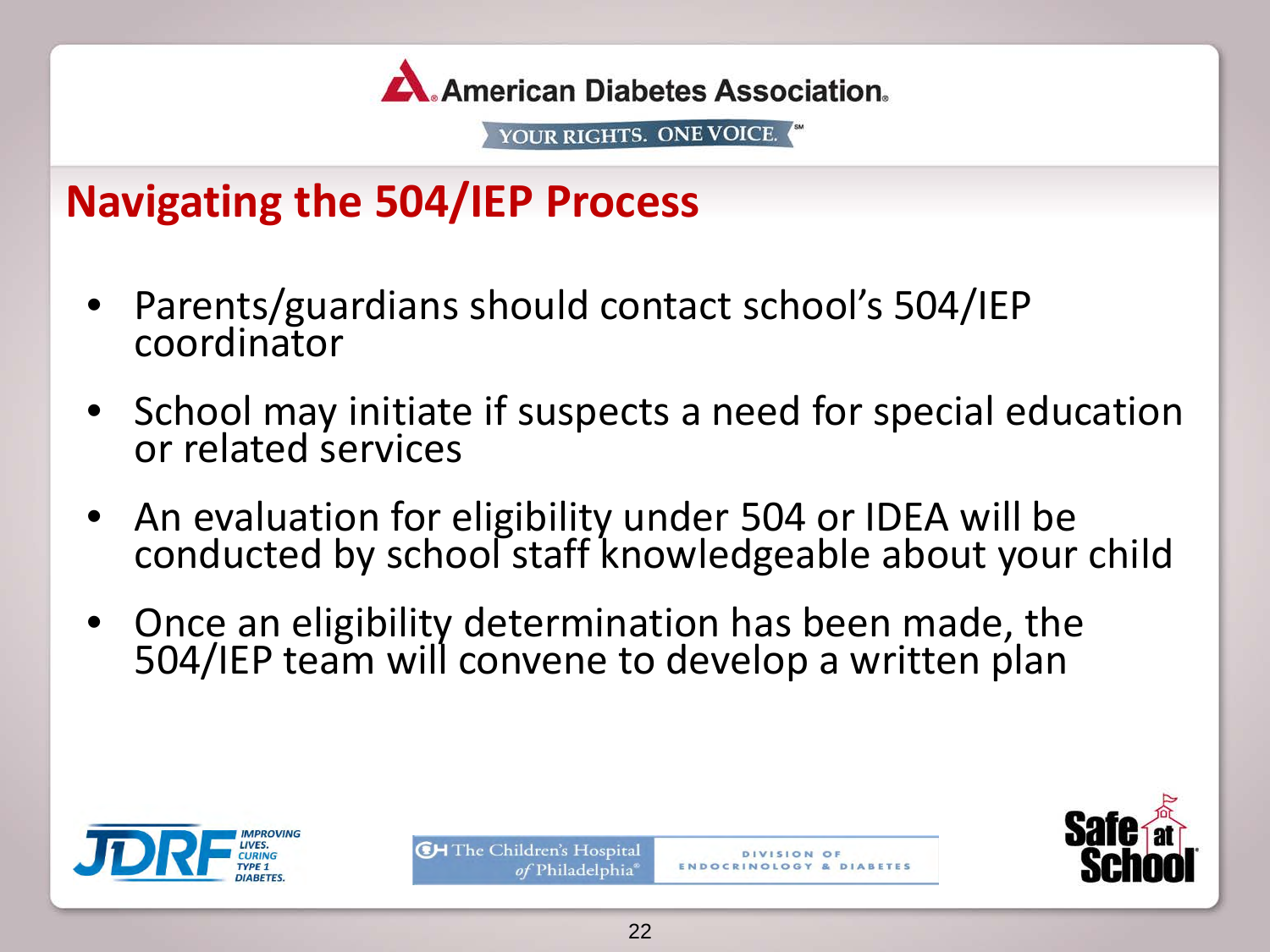

Establishing Eligibility

# **Parent/Guardian Must Do More than Simply State Child has Diabetes**

- **Note from clinician stating that your child has a disability because he is substantially limited in endocrine function**
- **Note can also explain other major life activities that are limited when your child is experiencing hypo- or hyperglycemia**



**CH** The Children's Hospital of Philadelphia



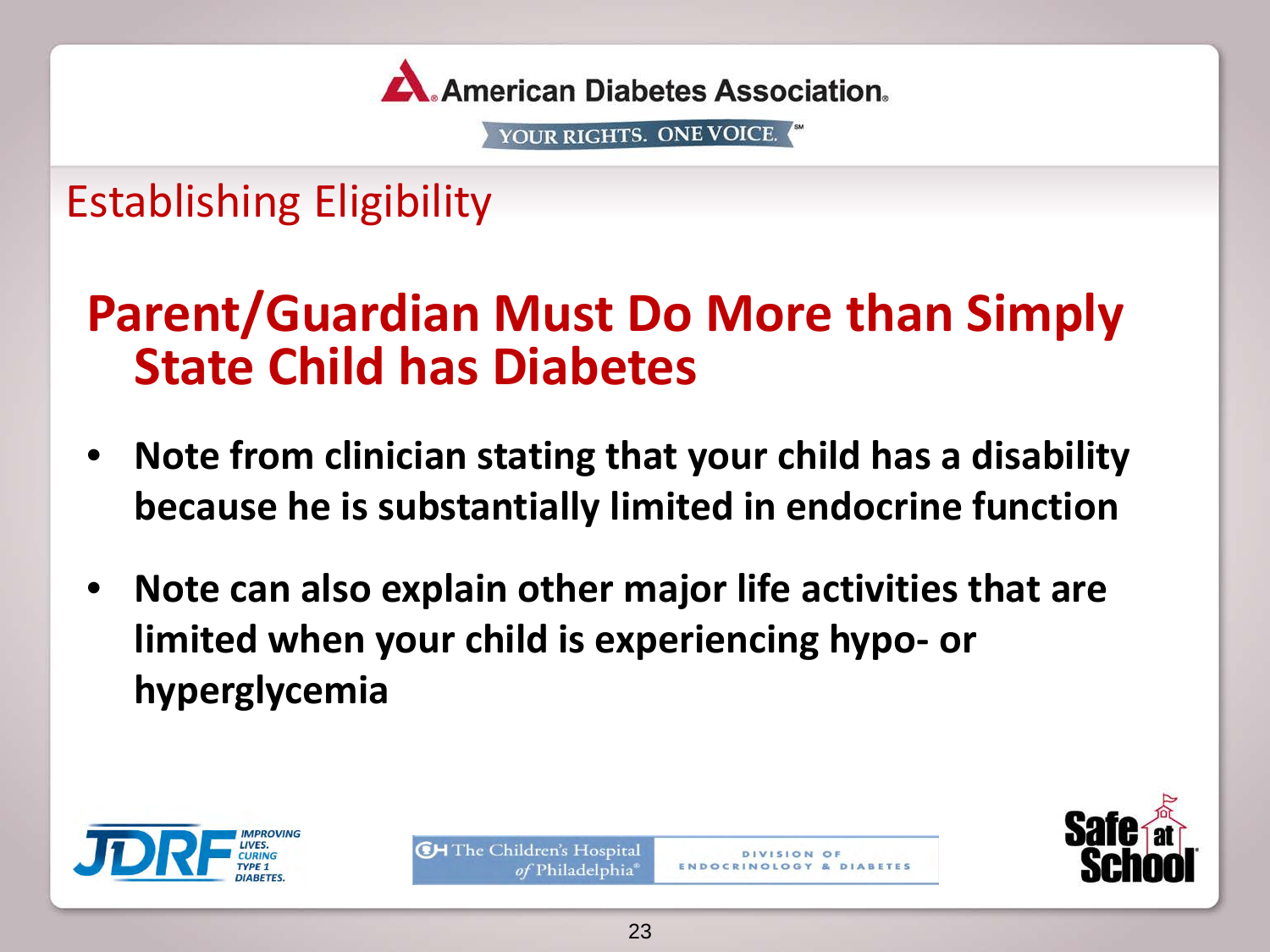

### **Review: Comparing the Laws**

- 
- **Section 504:**<br>• Public and private school receiving federal funds.<br>• Major life activity substantially limited does not need to be learning.

- **ADA:**<br>• Same as 504, except covers daycares and camps.<br>• Does not cover religious affiliated schools
- 

- **IDEA:**<br>• Special education law.
- Must demonstrate that diabetes or another disability adversely impacts ability to learn and to progress academically.



**CH** The Children's Hospital of Philadelphia



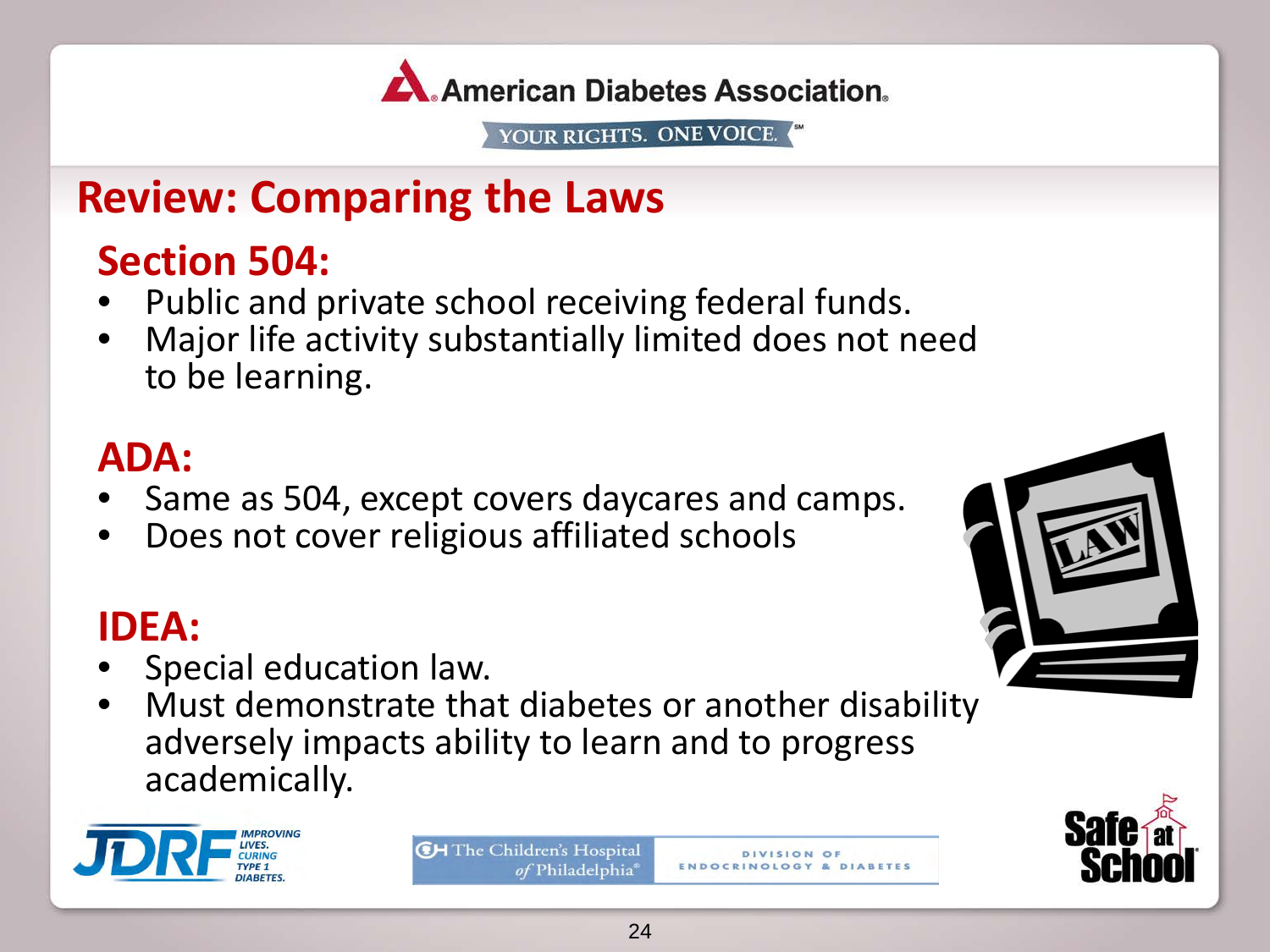

### **State Laws and Regulations**

- State and local laws and regulations (i.e. Board of Nursing regs) vary regarding who may perform various aspects of diabetes care.
- Often there is no statewide policy. Rather, policy is determined district by district.
- Some states have developed guidelines.
- Regardless of state and local laws, requirements of federal laws must be met.
- Some states have passed school diabetes care legislation or changed Board of Nursing regulations.





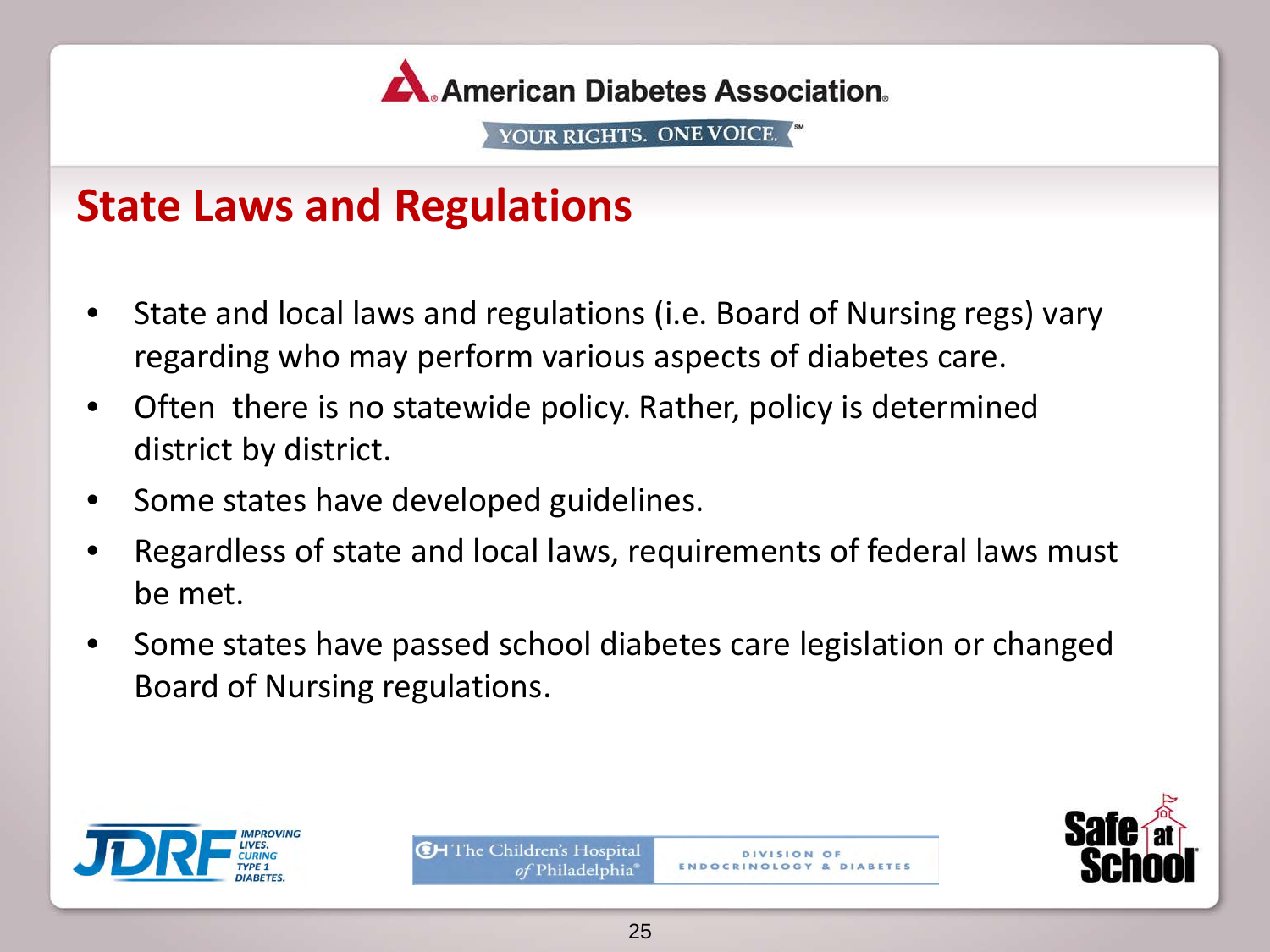A. American Diabetes Association.

YOUR RIGHTS. ONE VOICE.

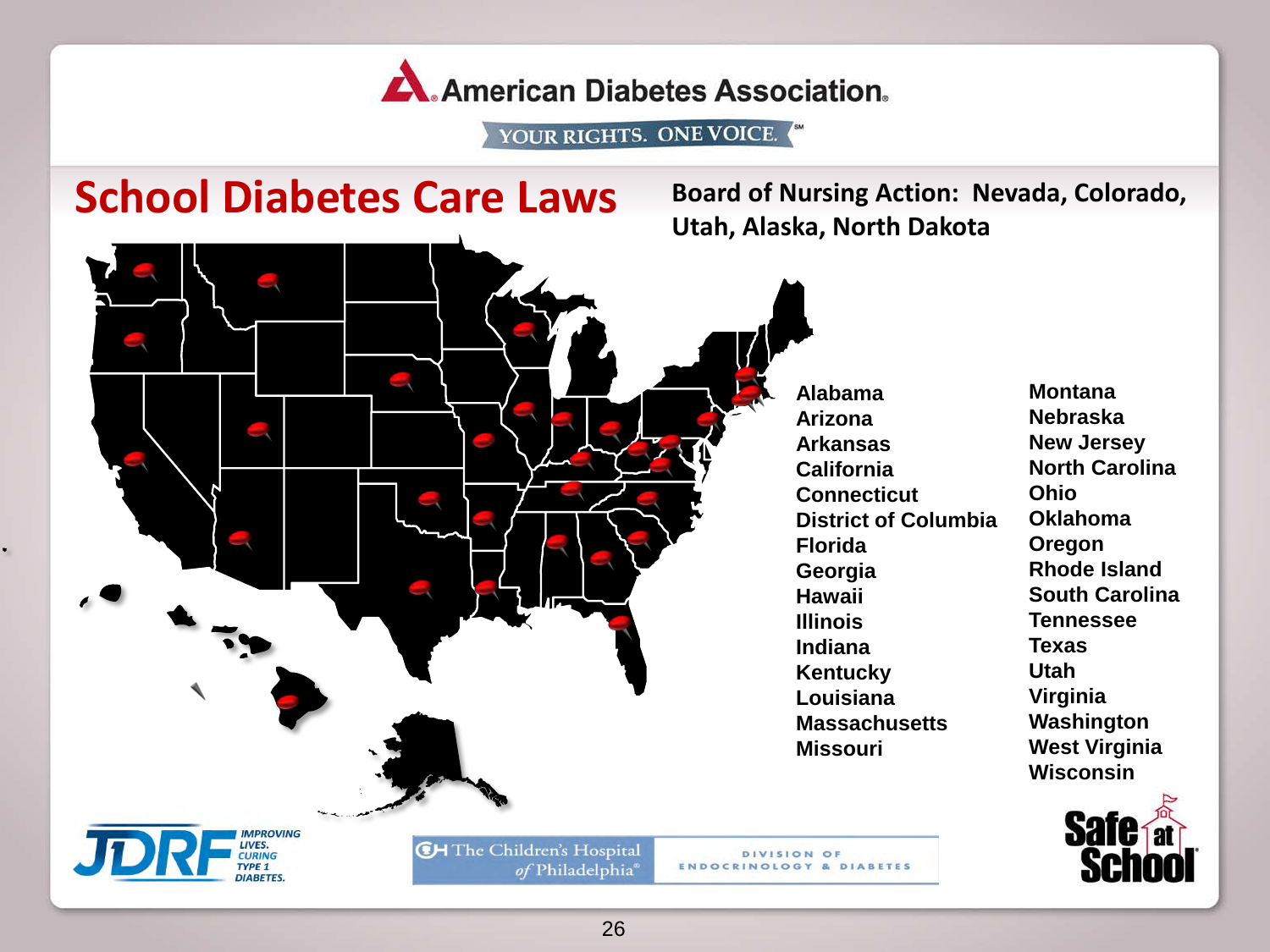

# *School Diabetes Care in Pennsylvania Today….*

- Not all students have access to needed care
- Lack of coverage for glucagon and insulin administration
- Most states allow trained school staff members to provide diabetes care
- Current PA laws are not supportive of anyone but the nurse providing care
- Change in law is needed to ensure the safety and good health of PA students with diabetes and also to make sure they are treated fairly



**CH** The Children's Hospital *of* Philadelphia

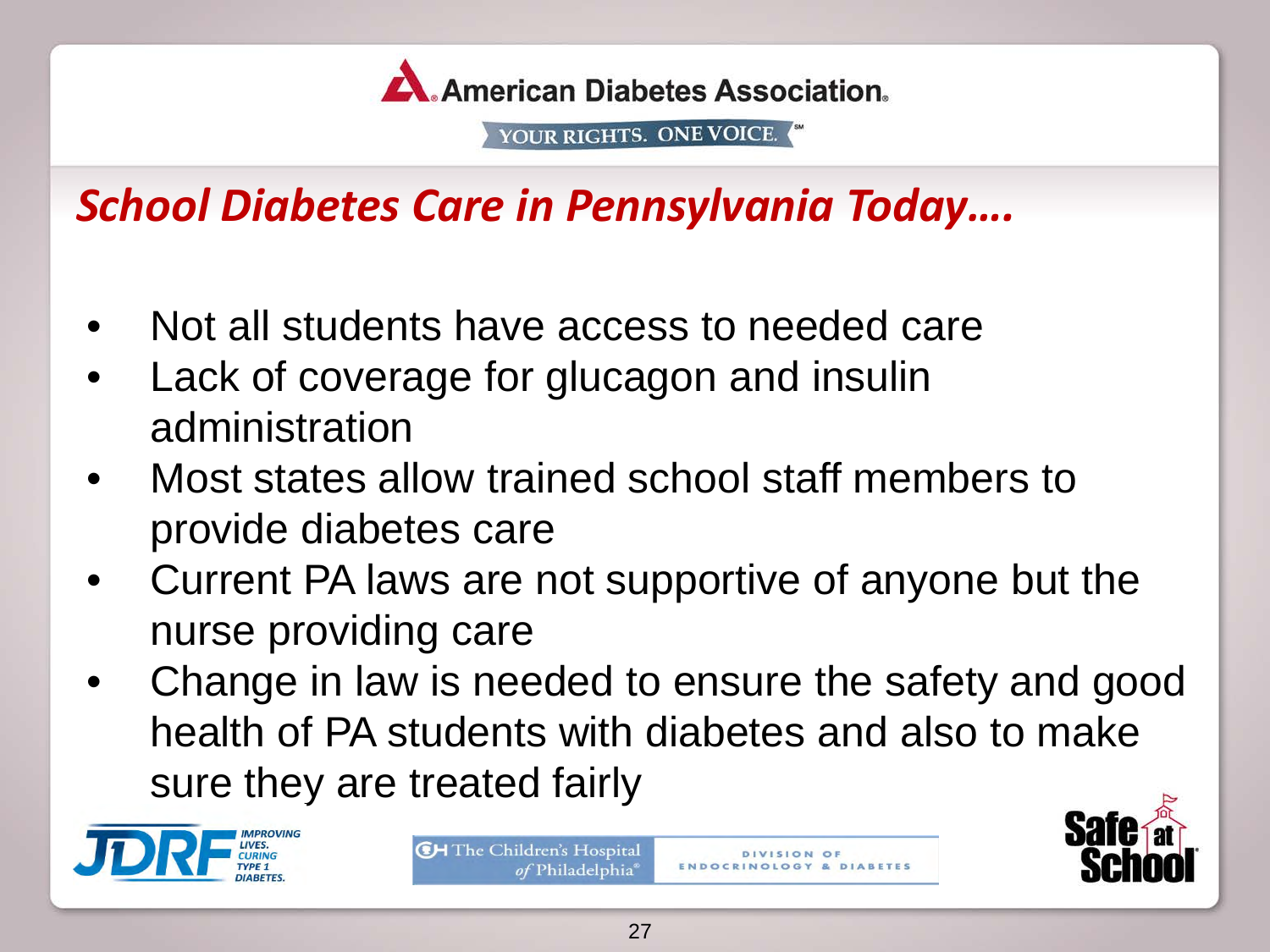

# *Status of Safe at School Legislative Efforts ….*

- The Association has been championing legislation to allow others to provide diabetes care to students
- School nurses have been opposing this legislation arguing it is dangerous for anyone but a licensed health care professional to provide care
- School nurses no longer oppose glucagon administration
- If you've encountered problems or know someone who has or want to get involved contact Stephen Habbe, ADA's PA Advocacy Director at shabbe@diabetes.org



**CH** The Children's Hospital *of* Philadelphia



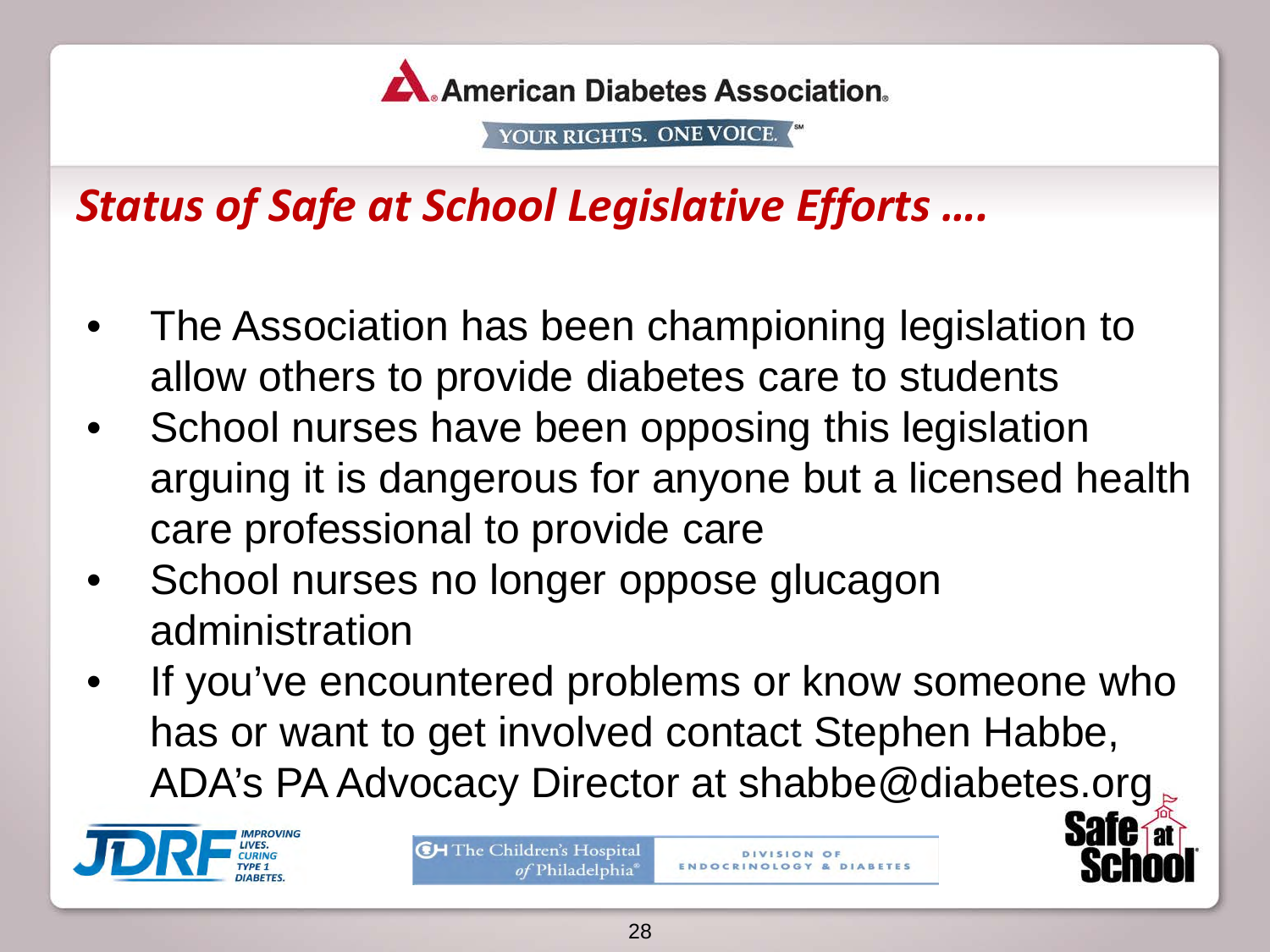

### **Written Plans**

- Diabetes Medical Management Plan (DMMP)
- Individual Health Plan (IHP)
- Section 504 Plan (504)
- Individualized Education Program (IEP)





**CH** The Children's Hospital of Philadelphia®



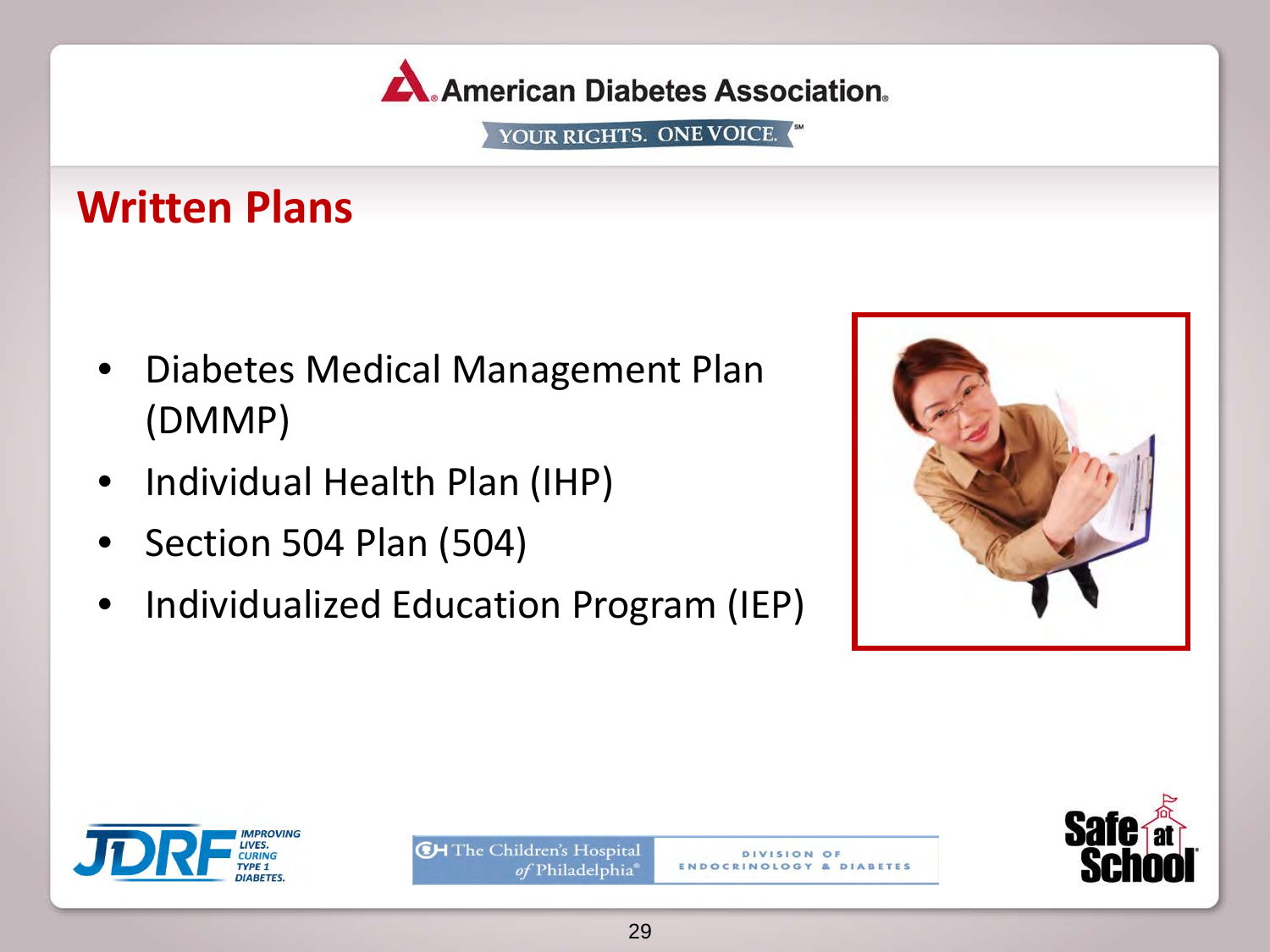

# **DMMP – Diabetes Medical Management Plan**

- Document developed and signed by your child's health care provider.
- This can also be a health care plan, diabetes care plan or physician's orders
- Sets out your child's school diabetes care regimen.
- Used as a basis for development of Section 504 Plan or other written education plan.
- Should be updated annually or if your child's regimen, level of selfmanagement, or school circumstances change.
- Template in NDEP Guide





DIVISION OF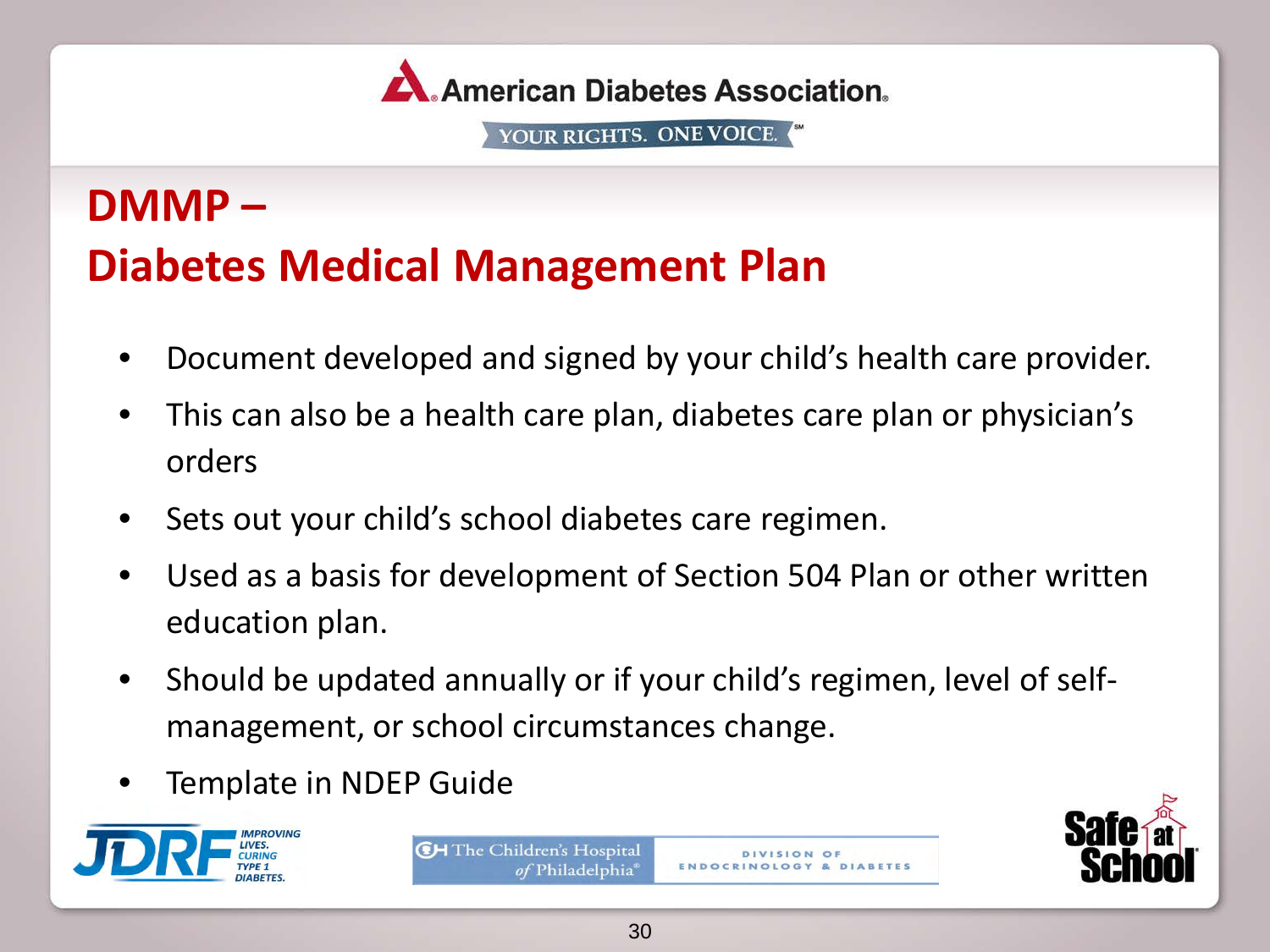**American Diabetes Association.** 

YOUR RIGHTS. ONE VOICE.

### **What Is a Section 504 Plan?**

| Association.<br>Guya + Salw + Commitment?                       | <b>EXPIREST FIGHTS EDUCATION &amp; DIVERSE FIRES</b>                                                                                                                                                                                                                                                                                                                                                                                                                                                                                                  |
|-----------------------------------------------------------------|-------------------------------------------------------------------------------------------------------------------------------------------------------------------------------------------------------------------------------------------------------------------------------------------------------------------------------------------------------------------------------------------------------------------------------------------------------------------------------------------------------------------------------------------------------|
| MODEL 504 PLAN FOR A STUDENT WITH DIABETES                      |                                                                                                                                                                                                                                                                                                                                                                                                                                                                                                                                                       |
| accommodations that have not been included in this model plan.) | [NOTE: This model 534 Plan lists a broad range of services and accommodations that might<br>be needed by a child with diabetes in school. The plan should be individualized to meet the<br>needs, abilities, and medical condition of each student and should include only those Nems in the<br>model that are reavvant to that student. Some students will need additional services and                                                                                                                                                              |
| Section 504 Plan for                                            |                                                                                                                                                                                                                                                                                                                                                                                                                                                                                                                                                       |
| School                                                          |                                                                                                                                                                                                                                                                                                                                                                                                                                                                                                                                                       |
| <b>School Year:</b>                                             |                                                                                                                                                                                                                                                                                                                                                                                                                                                                                                                                                       |
| STMinst 4.0 and                                                 | $025 - 0.0$ and<br>Euro Data<br><b>Duratolety</b>                                                                                                                                                                                                                                                                                                                                                                                                                                                                                                     |
| <b>Manateuran Territor</b>                                      | Buchtlander:                                                                                                                                                                                                                                                                                                                                                                                                                                                                                                                                          |
| <b>OBJECTIVES/GOALS OF THIS PLAN</b>                            |                                                                                                                                                                                                                                                                                                                                                                                                                                                                                                                                                       |
| <b>SHANY</b>                                                    | Disturbe out once blood gloces: (mgat) levels to be one high or ten live, but of which affect to:<br>stedan's shifty to league as well as concernly variousning the stedant's health both amonytotely and in the<br>ling term. The goal of the plus in to provide the special education midle velocid achi and services.<br>needs it is mainten blood gluone within this modent's turner maps, and to respond appropriately to levely.<br>sunteds of this range in action limes with the communitions provided by the sixdent's pervised health care. |
|                                                                 |                                                                                                                                                                                                                                                                                                                                                                                                                                                                                                                                                       |

**DIABETES** 

**A written document where the parents and school agree on the services & modifications that the student needs.**

**Each child with diabetes has individual needs.** 

**A Section 504 Plan must be individually developed.** 

**Template online.**

DIVISION OF **ENDOCRINOLOGY & DIABETES** 



Hospital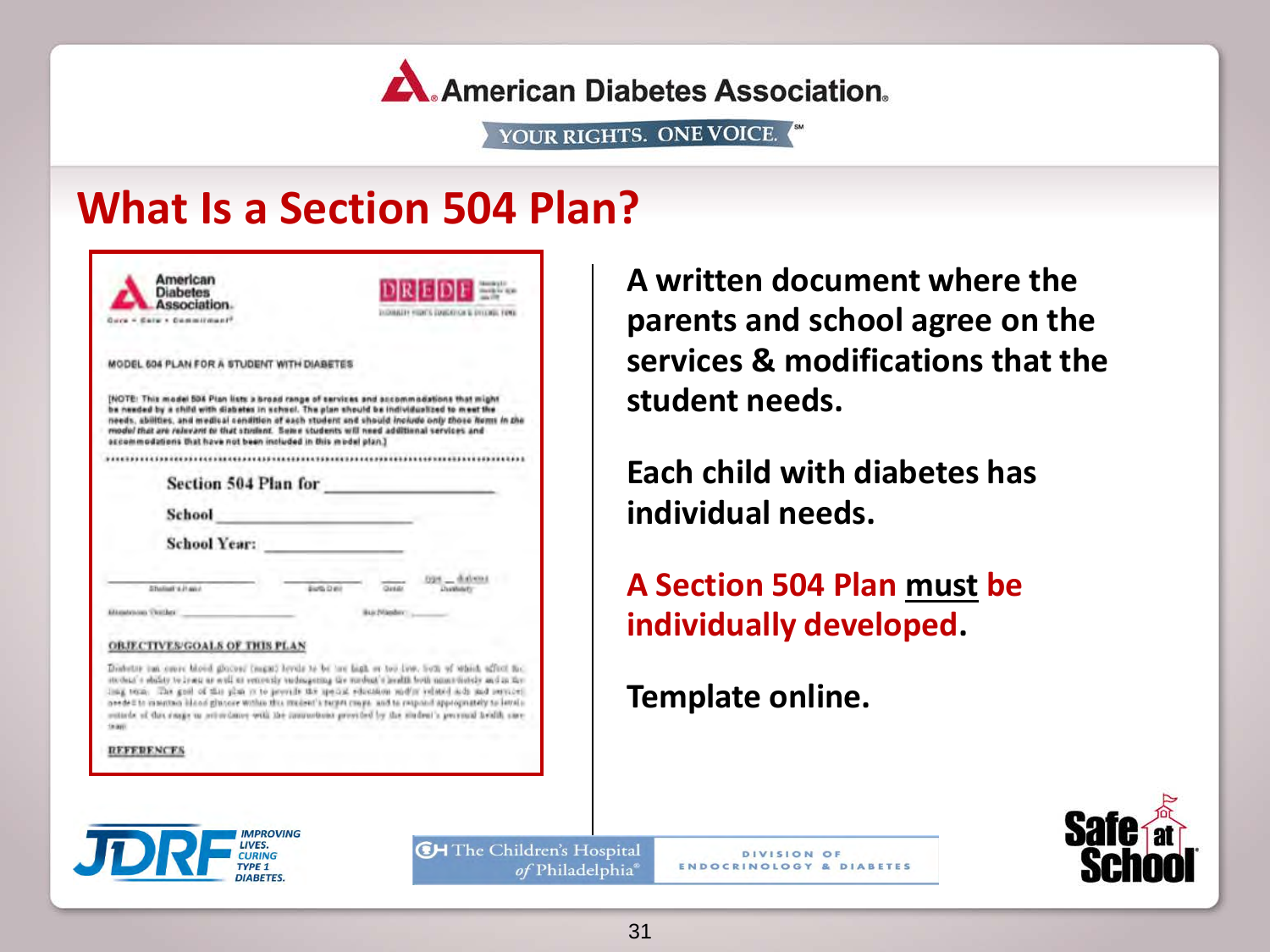

### **504/IEP Plan: Possible Contents**





- **Recognition and prompt treatment of hypoglycemia and hyperglycemia by trained school personnel during school day, field trips, and extracurricular activities.**
- **Immediate access to diabetes supplies and equipment.**
- **Unrestricted access to snacks, water and bathroom.**



• **Classroom blood glucose monitoring.**





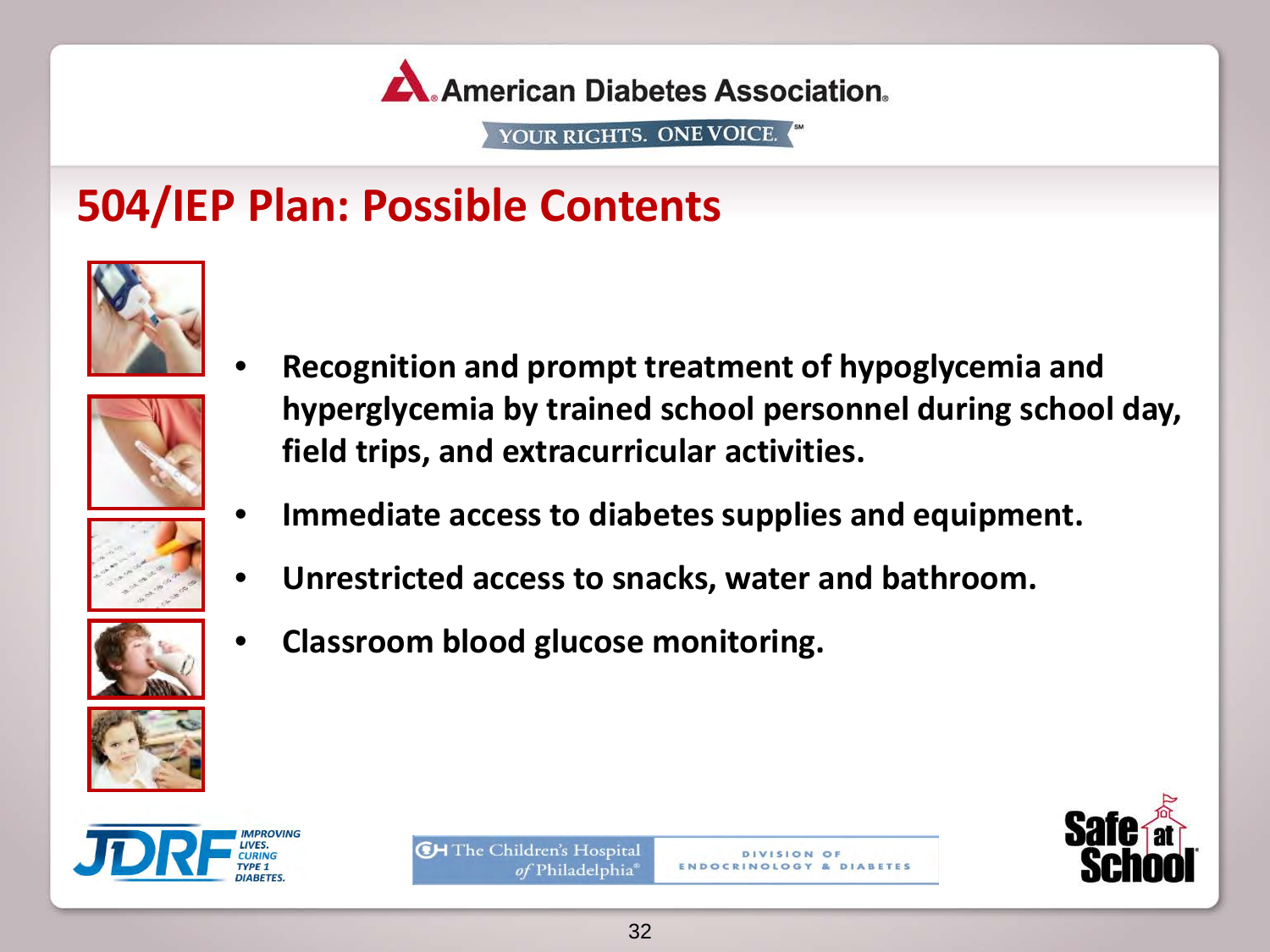

# **504/IEP Plan: Possible Contents**





- **Adherence to care schedule (routine blood glucose testing, insulin administration, meals and snacks eaten on time).**
- **Reasonable time/instruction to make up assignments and tests missed due to diabetes.**



• **No penalties for absences due to diabetes (illness/doctor's appointments).**



- **Identify trained school personnel.**
- 
- **Mentoring**





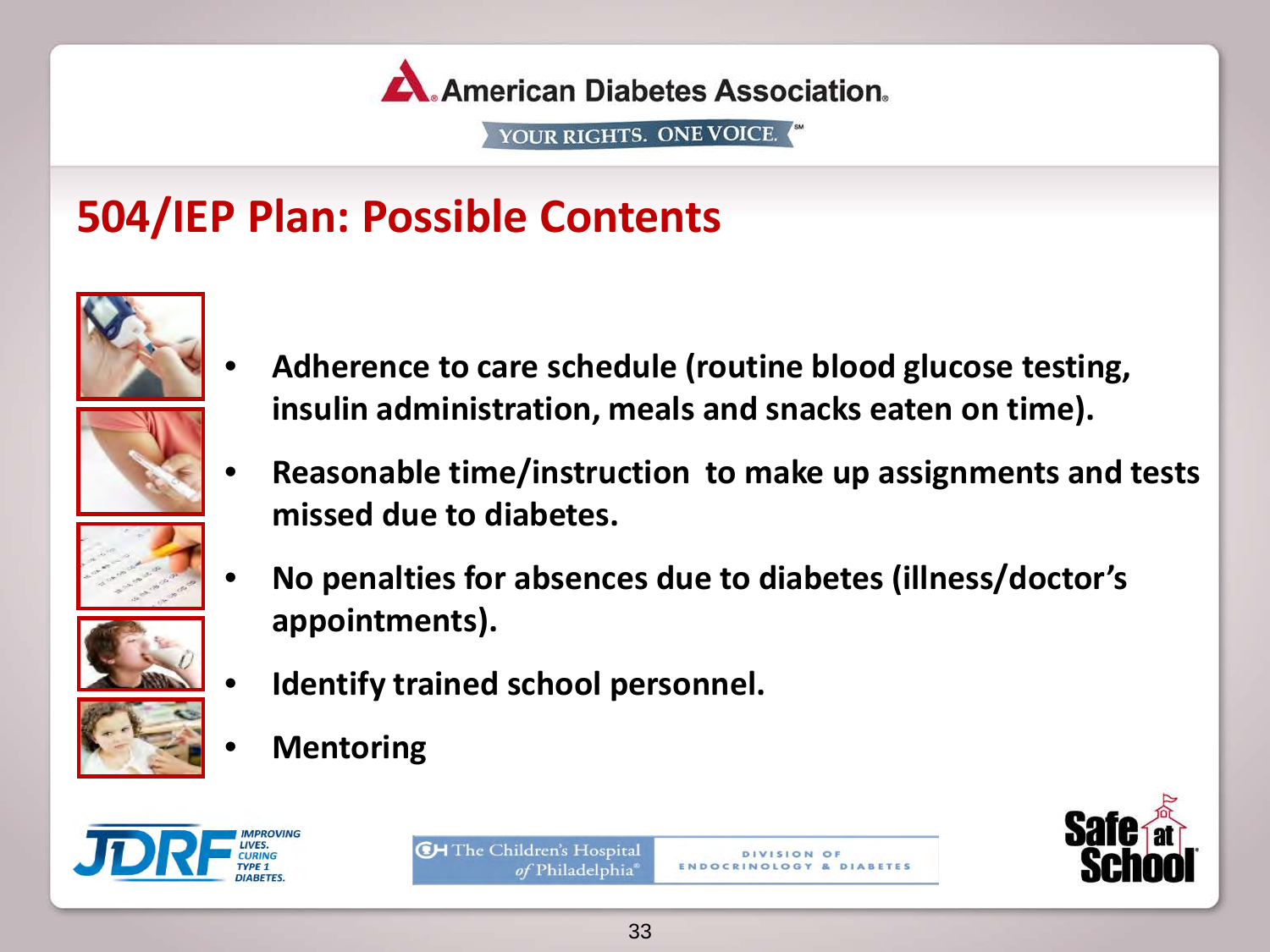

### **School Plans for Diabetes Management**

| Plan                             | <b>What it covers</b>                                                                                                  | Who writes it               |
|----------------------------------|------------------------------------------------------------------------------------------------------------------------|-----------------------------|
| <b>DMMP</b>                      | "Doctor's Orders" – details all aspects of routine<br>and emergency diabetes care.                                     | <b>Health care</b><br>team. |
| <b>504 Plan</b>                  | <i>Education plans - details both health care and</i><br>educated related aids, services, accommodations,              | 504 team                    |
| <b>IEP Team</b>                  | and special education services the student may<br>need.                                                                | <b>IEP</b> team             |
| <b>IHP</b>                       | School nursing care plan - specifies how diabetes<br>care as prescribed in the DMMP will be delivered<br>in the school | School nurse                |
| <b>Quick</b><br><b>Reference</b> | Resource/Tool for school staff - how to recognize<br>and treat hypo or hyperglycemia                                   | School nurse                |



**CH** The Children's Hospital of Philadelphia®

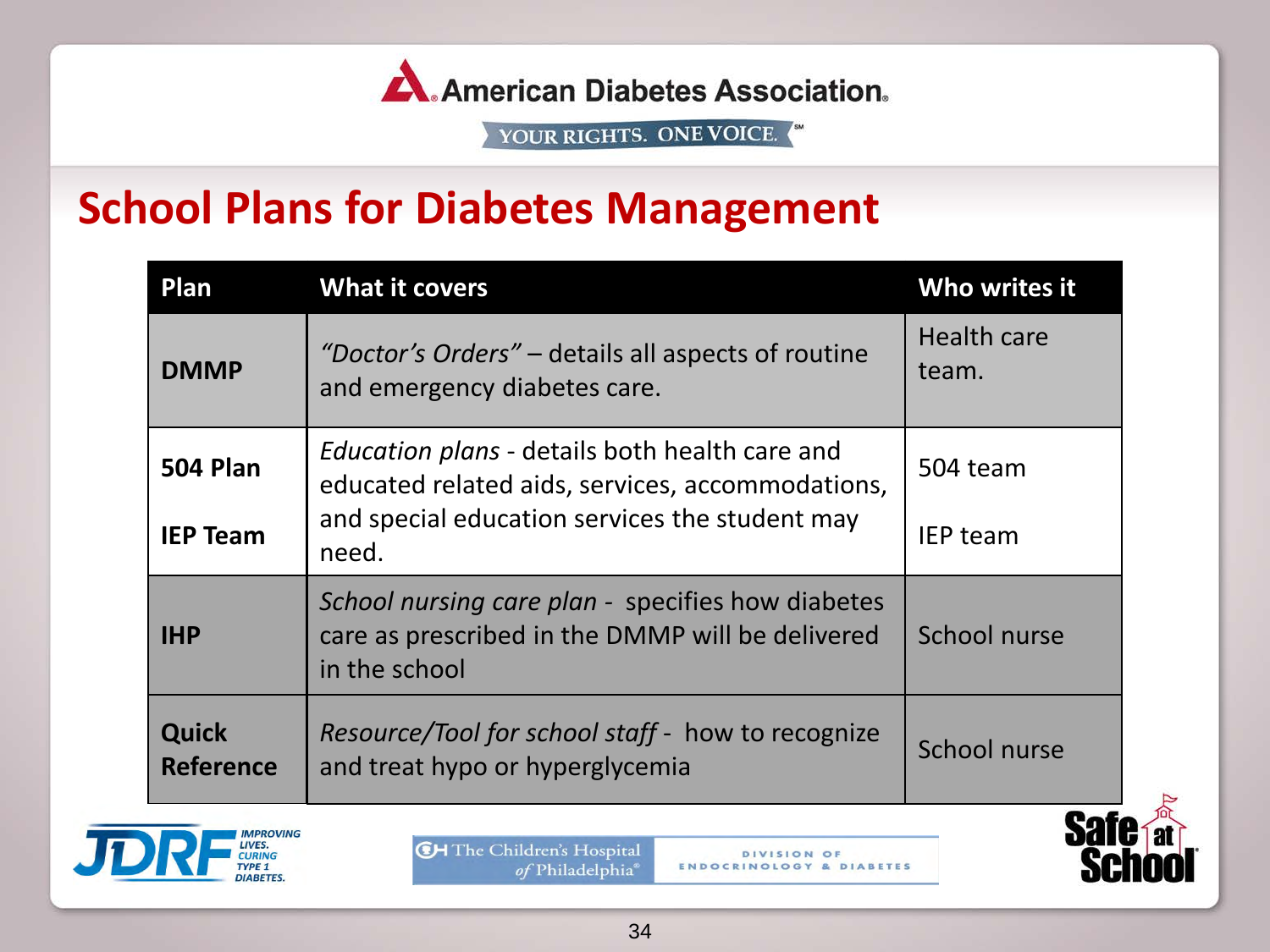

### **Extracurricular Activities:**

- **Sports Interscholastic or Intramural**
- **Academic Teams**
- **Clubs**
- **Social events**
- **Detention**
- **Field trips**





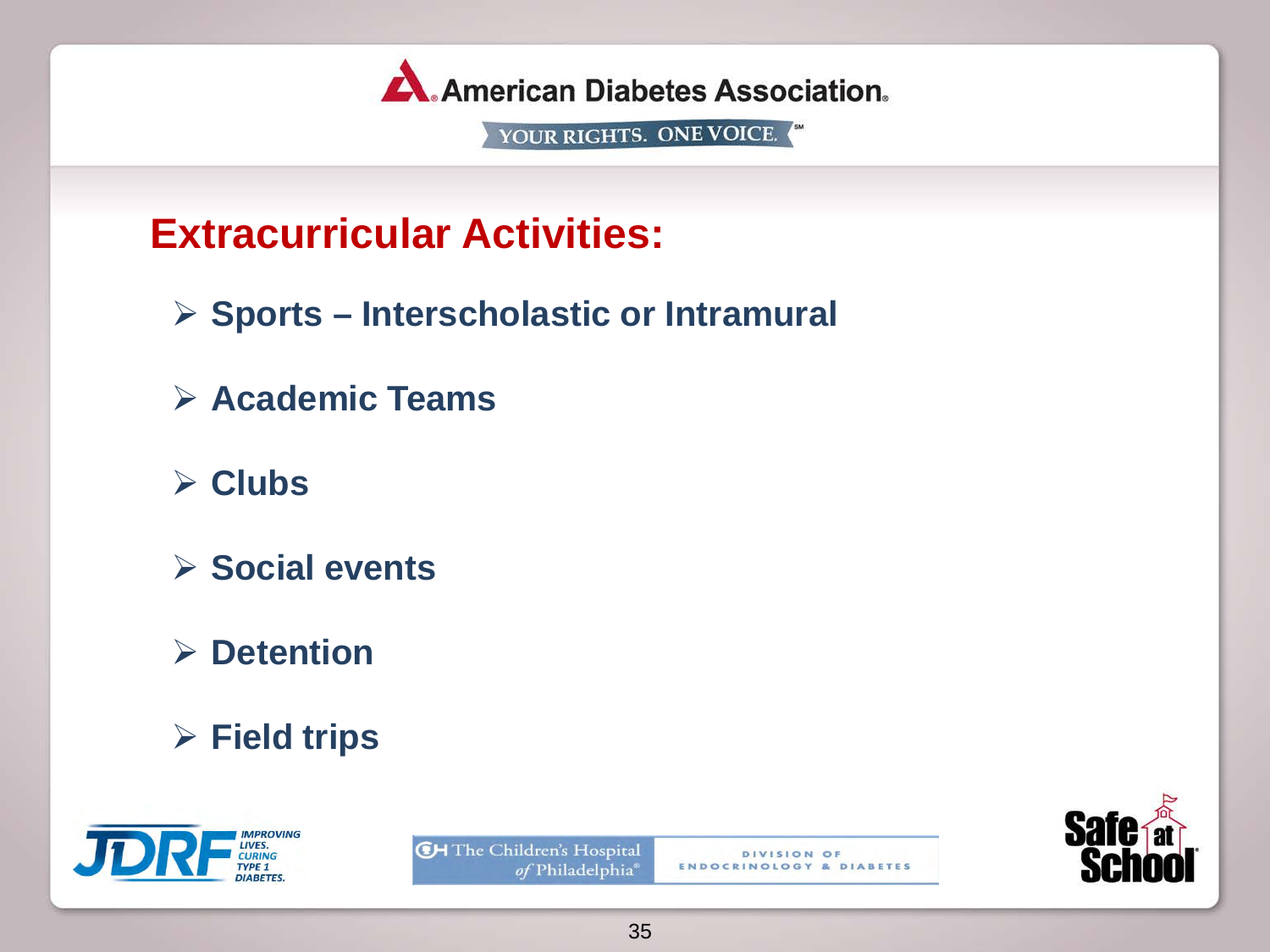

### **Back-To-School Strategies**

- **Approach in spirit of cooperation and work with the school team.**
- **Be realistic and reasonable!**
- **Communication is paramount.**
- **Provide supplies, snacks, quick-acting form of glucose.**
- **Encourage your child to wear a medical ID jewelry.**
- **Be prepared!**





**DIVISION OF ENDOCRINOLOGY & DIABETES** 





36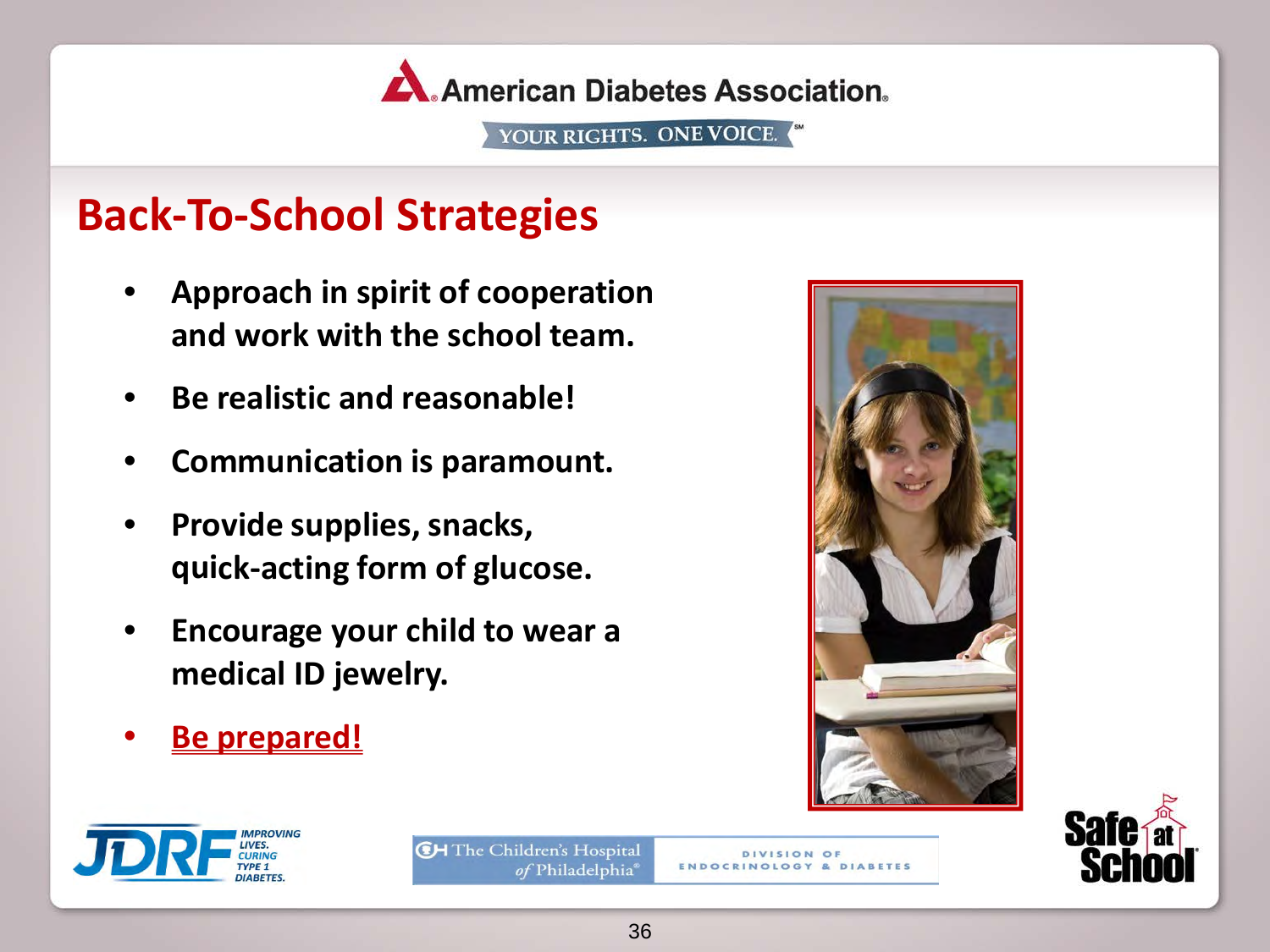

# **Working through disagreement: ADA Legal Advocacy Strategies**

# **EDUCATION. Negotiation. Litigation. Legislation.**



- **Educate** school personnel about diabetes and legal obligations.
- **Negotiate** using resources such as NDEP school guide, ADA resources, and medical device trainers.
- **Litigate** if necessary OCR, due process, state court, federal court.
- **Legislate** if all else fails and clear legal barriers exist.

**CH** The Children's Hospital of Philadelphia

**DIVISION OF** 

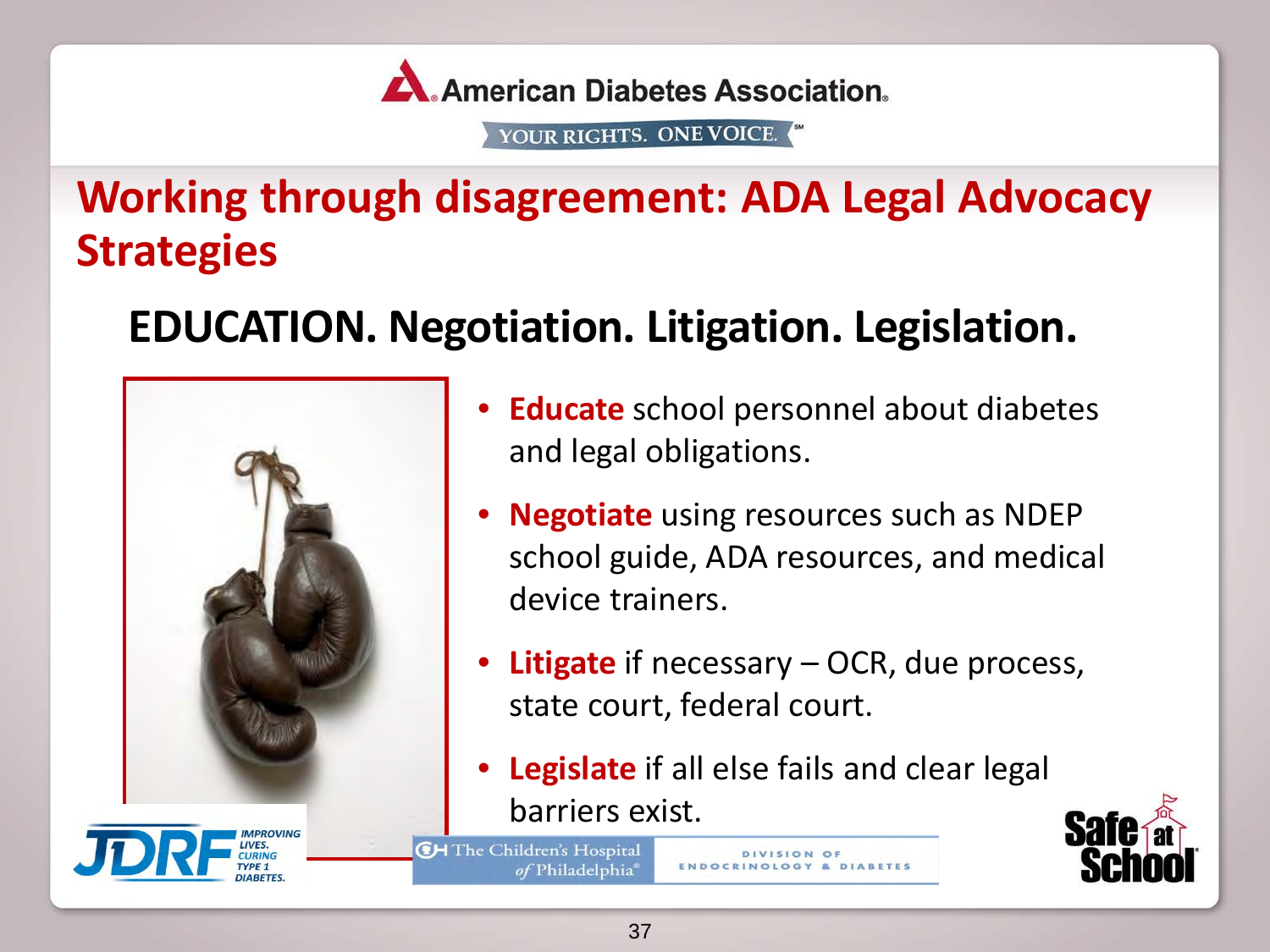A. American Diabetes Association.

YOUR RIGHTS. ONE VOICE.

### **Education Resources**



- **American Diabetes Association Position Statement: Care of Children with Diabetes in the School and Day Care Setting**
- **ADA School Discrimination Packet**
- **Training modules for school personnel**
- **1-800-DIABETES**



**CH** The Children's Hospital of Philadelphia®

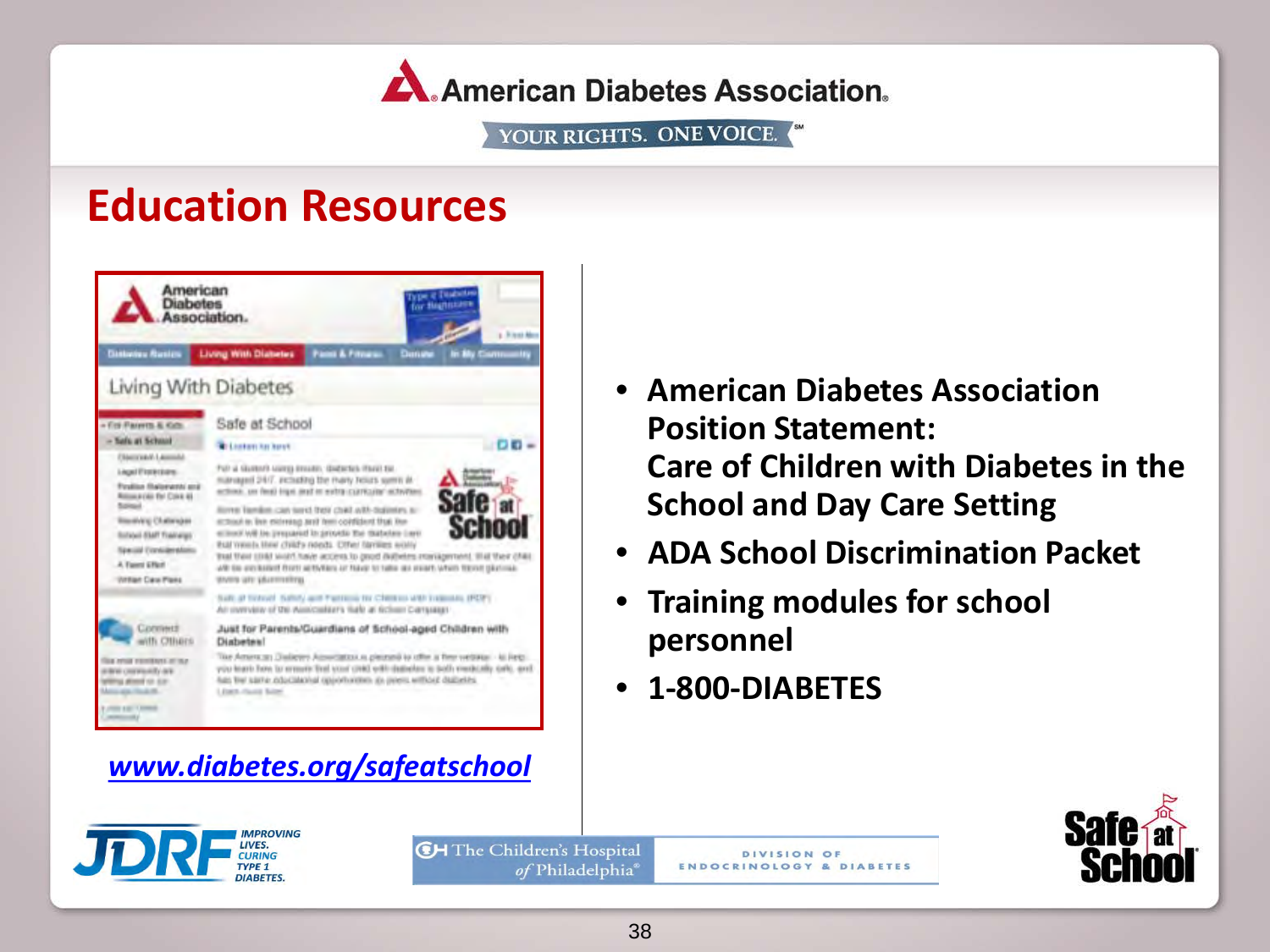A. American Diabetes Association.

YOUR RIGHTS. ONE VOICE.

### **Education & Training Resources:**

Cars Mitures IV, Mondament I, Group's 1912 Diabetes Care in the School and American Districted Attockstune Day Care Setting Dubeles is one of the most common chronic diseases of childhood (1). There are these parameters are considered in the U.S. (1). The magnitude of the state with the state of the state of the state of the state of the state DIABETES AND THE LAW DARTTES AND THE LAW<br>
Hersel Contains and the state of the state of the state of the state of the state of the<br>
Hersel Law that protect children with shaheldes include Satisfaction Art<br>
Lengthaly the Education As at 1973 ( courses worr tragerates of natematical ssessment of any critic with disactios. The required accommodate<br>hould be documented in a written plan developed under the applicable folleral<br>unit as a Section Sol Plan ar individual and Education Program (IBP with is little disruption to the school's ind the child's routin a most a man is the school of the child's routing to possible and allowing the child full participation in all school activities (8,9). .<br>Despite these protections, children in the school and day care setting still fac Under these professions, constraints in the sets of any one of activating with the<br>constraints of the sets of the sets of a set of a sets of a set of a<br>set of the sets of a sets of a sets of a set of a set of a set of<br>the Disbetes Care in Schools Dialettes Care In Babools.<br>  $\alpha$  is the sixted and day are setting in recessary for the delicit consistent of the sixted and day are setting in recession of the Dialetts Care in the United States (see the United States (s trade that the appropriate case of the statest with state<br>for, the school mate is a specified case of the statest with state<br>for, the control of the state of the state of the state of the state<br>of the state of the state o ADA Position Statement





Diabetes Care Tasks at School

Helping Administer to the Needs of the Student with Diabetes in School





39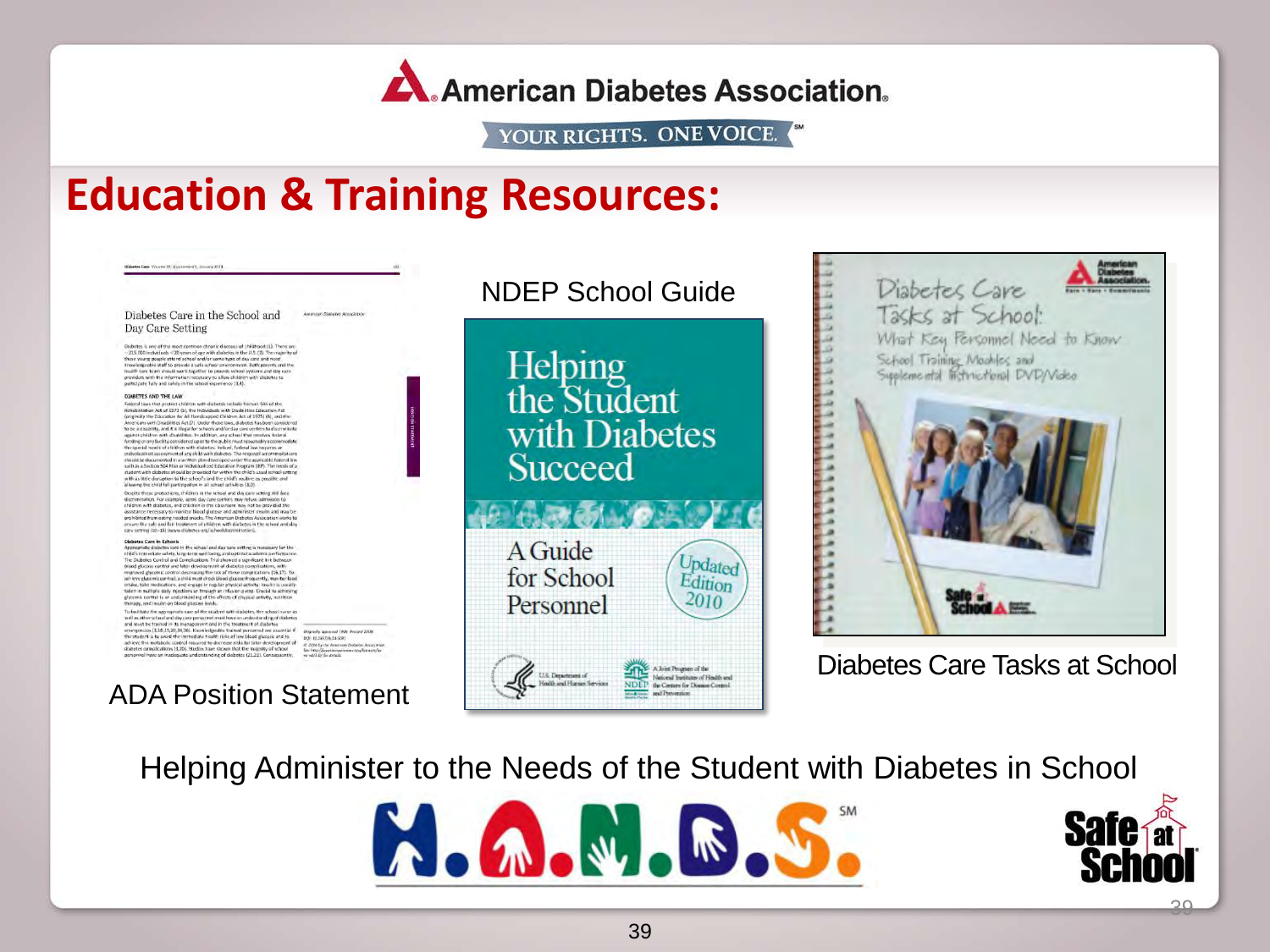

# **Negotiate: Strategies**

- Make requests and note objections **IN WRITING** – Email works!
- Obtain expert opinion letter from your child's health care provider.
- Gather resources to support your position.
- Remember: Push for your ideal situation, but focus on the absolute necessities and consider compromising on the non-necessities.







**CH** The Children's Hospital of Philadelphia

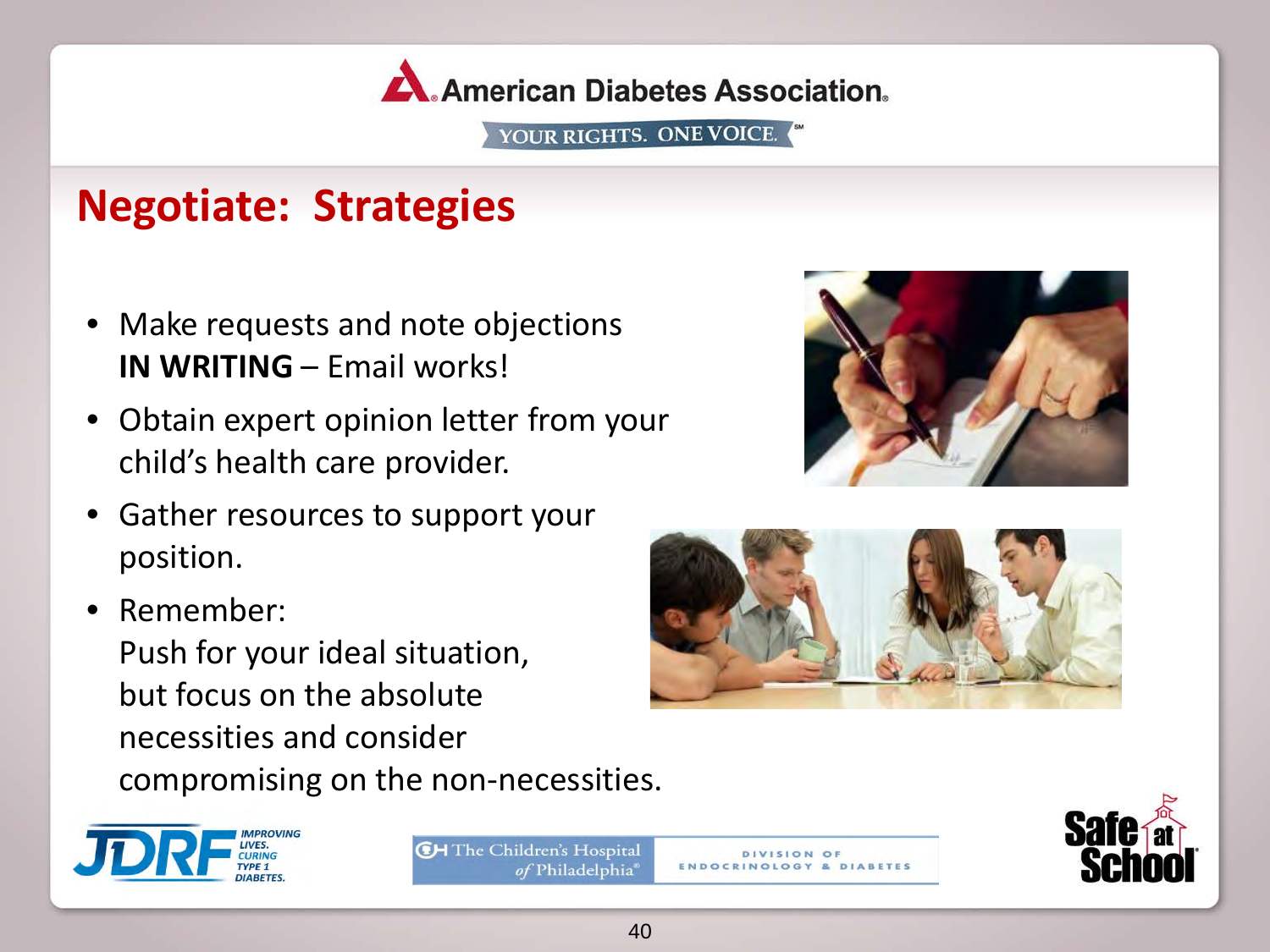

# **Litigate: When and How?**

**When education and negotiation fail…**

• **Preliminary step: Pennsylvania due process proceedings** 



**Safe** 

- **File complaint with:** 
	- U.S. Department of Education, Office of Civil Rights;
	- Department of Justice;
	- or state Department of Education
- **File lawsuit in state or federal court**



**CH** The Children's Hospital of Philadelphia

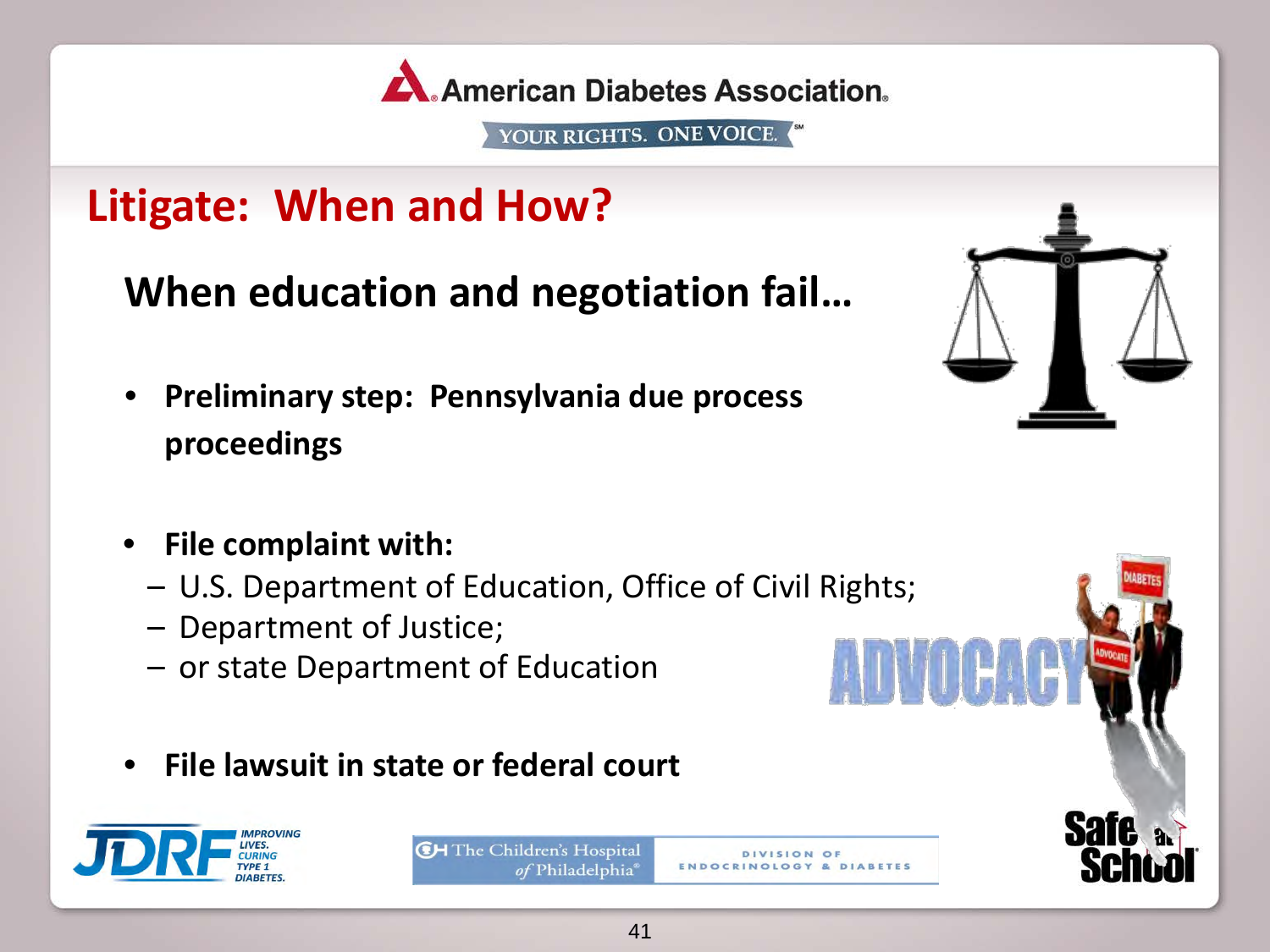

# **Legislate: When?**

**Legislate, if educate, negotiate, and litigate are not successful.**

- Consider changing state law or policies if current laws and policies do not provide students with diabetes the protection they need
- Contact the Association first



**CH** The Children's Hospital of Philadelphia®

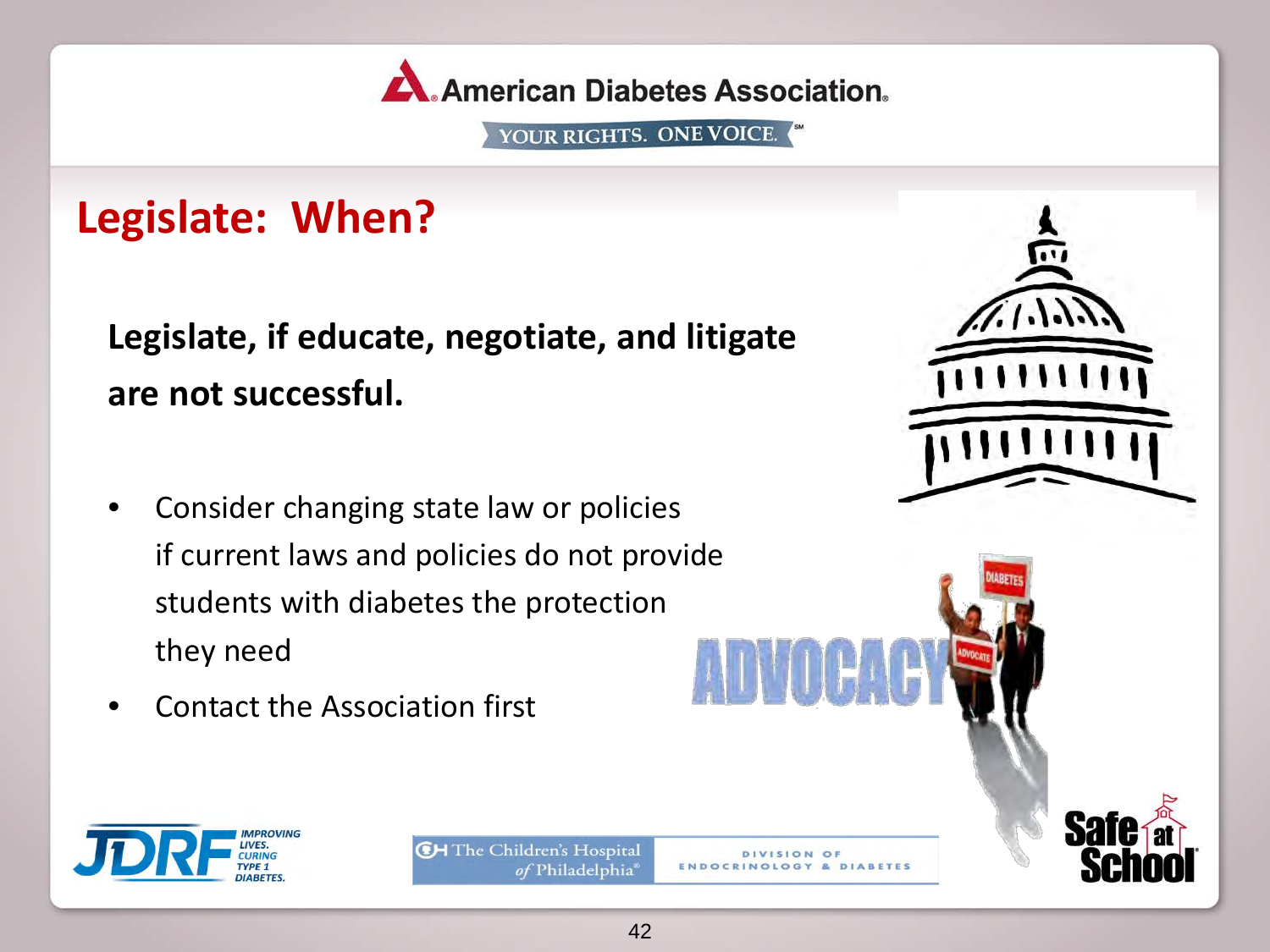

# **We're here to help you!**

# **CAUTION: Keep in mind – especially if you are really frustrated:**



**1-800-DIABETES** 

- Most disagreements with schools can be resolved as you **educate** and **negotiate** with school staff.
- If you get to the point that you feel litigation or legislation is the only solution, please request assistance from an American Diabetes Association Legal advocate before taking legal action: **1-800-DIABETES**



**CH** The Children's Hospital of Philadelphia

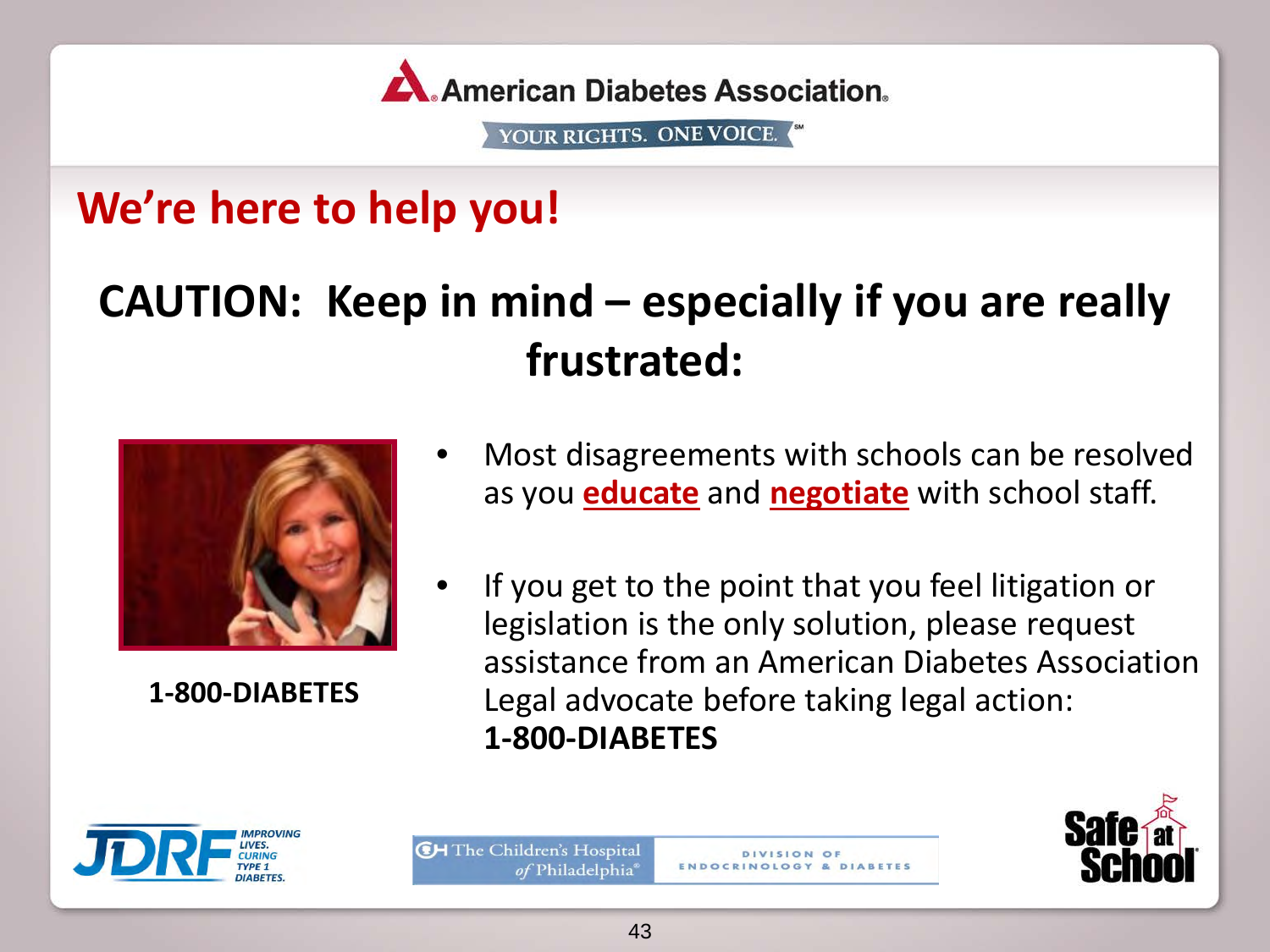

### **Recent Safe at School Developments**

- California Supreme Court decision (August 2013) ruled that trained school staff members are permitted to administer insulin to students.
- ANA/CSNO/ADA joint statement issued in December 2014.
- Legislation or regulatory change achieved in 35 states ; 27 states meeting the Association's 3 tenets.
- The above includes twelve states achieving favorable legislative or regulatory change within last  $2 \frac{1}{2}$  years  $-$  AL, AK, AZ, CA, DC, GA, KY, LA, MO, ND, OH, TN.
- In May 2014, the Office for Civil Rights issued a "Dear Colleague" letter stating charter schools are required to comply with federal anti-discrimination laws.
- Publication of childcare position statement in October 2014 *Diabetes Care* and launch of childcare initiative.







DIVISION OF